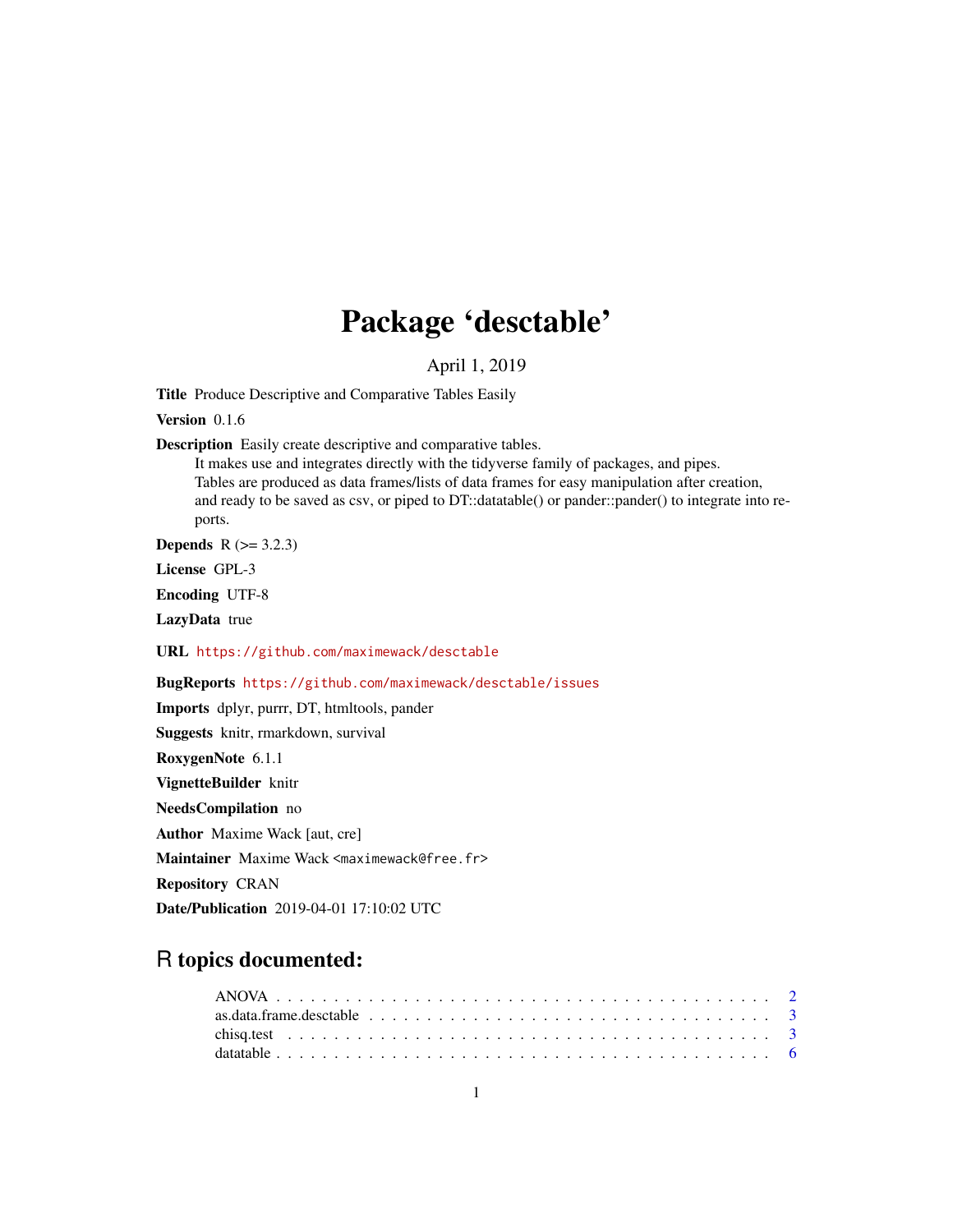<span id="page-1-0"></span>

| desctable                                                                                                                                                                                                                                         | -9  |
|---------------------------------------------------------------------------------------------------------------------------------------------------------------------------------------------------------------------------------------------------|-----|
| fisher.test                                                                                                                                                                                                                                       | 11  |
| flatten desctable                                                                                                                                                                                                                                 | 15  |
|                                                                                                                                                                                                                                                   | 15  |
|                                                                                                                                                                                                                                                   | 16  |
| head data frame $\ldots$ , $\ldots$ , $\ldots$ , $\ldots$ , $\ldots$ , $\ldots$ , $\ldots$ , $\ldots$ , $\ldots$ , $\ldots$ , $\ldots$ , $\ldots$                                                                                                 | 16  |
| head datatable                                                                                                                                                                                                                                    | 17  |
|                                                                                                                                                                                                                                                   | 17  |
|                                                                                                                                                                                                                                                   | 18  |
| <b>IOR</b>                                                                                                                                                                                                                                        | 18  |
|                                                                                                                                                                                                                                                   | 19  |
|                                                                                                                                                                                                                                                   | 19  |
|                                                                                                                                                                                                                                                   | 20  |
|                                                                                                                                                                                                                                                   | 21  |
|                                                                                                                                                                                                                                                   | 21  |
|                                                                                                                                                                                                                                                   | 22  |
|                                                                                                                                                                                                                                                   | 22. |
|                                                                                                                                                                                                                                                   | 23  |
|                                                                                                                                                                                                                                                   | 23  |
|                                                                                                                                                                                                                                                   | 24  |
|                                                                                                                                                                                                                                                   | 25  |
|                                                                                                                                                                                                                                                   | 25  |
|                                                                                                                                                                                                                                                   | 26  |
|                                                                                                                                                                                                                                                   | 26  |
|                                                                                                                                                                                                                                                   | 27  |
| varColumn<br><u>. In the second property of the second property of the second property of the second property of the second property of the second property of the second property of the second property of the second property of the secon</u> | 27  |
|                                                                                                                                                                                                                                                   | 29  |
|                                                                                                                                                                                                                                                   |     |

### **Index**

ANOVA

Wrapper for oneway.test(var.equal =  $T$ )

### **Description**

Wrapper for oneway.test(var.equal =  $T$ )

### **Usage**

ANOVA(formula)

### **Arguments**

formula An anova formula (variable ~ grouping variable)

#### **See Also**

oneway.test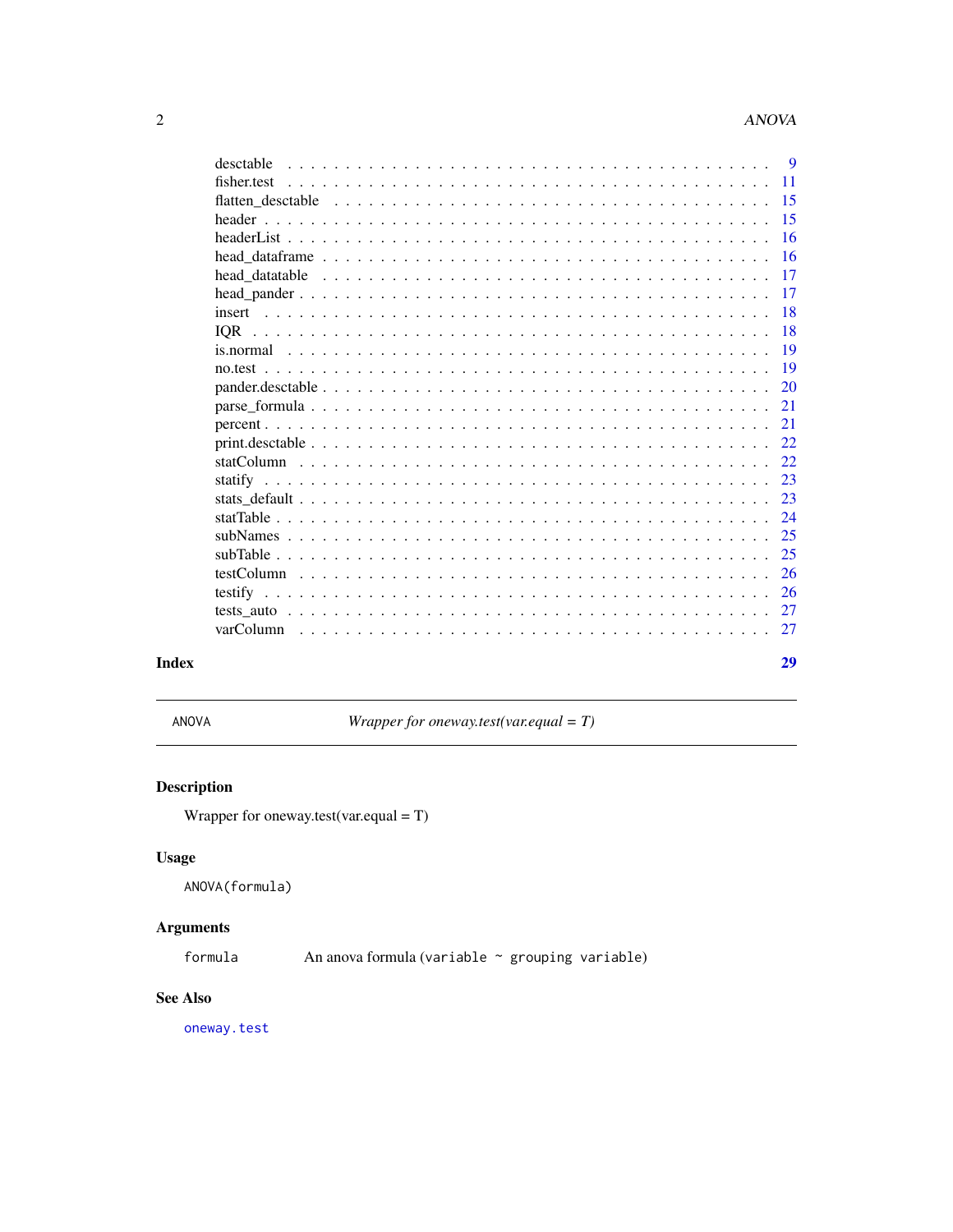<span id="page-2-0"></span>as.data.frame.desctable

*As.data.frame method for desctable*

#### Description

As.data.frame method for desctable

#### Usage

```
## S3 method for class 'desctable'
as.data.frame(x, ...)
```
#### Arguments

| X        | A desctable                         |
|----------|-------------------------------------|
| $\cdots$ | Additional as data frame parameters |

### Value

A flat dataframe

<span id="page-2-1"></span>

| Pearson's Chi-squared Test for Count Data<br>chisq.test |  |
|---------------------------------------------------------|--|
|---------------------------------------------------------|--|

### Description

chisq.test performs chi-squared contingency table tests and goodness-of-fit tests, with an added method for formulas.

### Usage

```
chisq.test(x, y, correct, p, rescale.p, simulate.p.value, B)
## Default S3 method:
chisq.test(x, y = NULL, correct = TRUE,p = rep(1/length(x), length(x)), rescale.p = FALSE,simulate.p.value = FALSE, B = 2000)
## S3 method for class 'formula'
chisq.test(x, y = NULL, correct = T,
 p = rep(1/length(x), length(x)), rescale.p = F,simulate.p.value = F, B = 2000)
```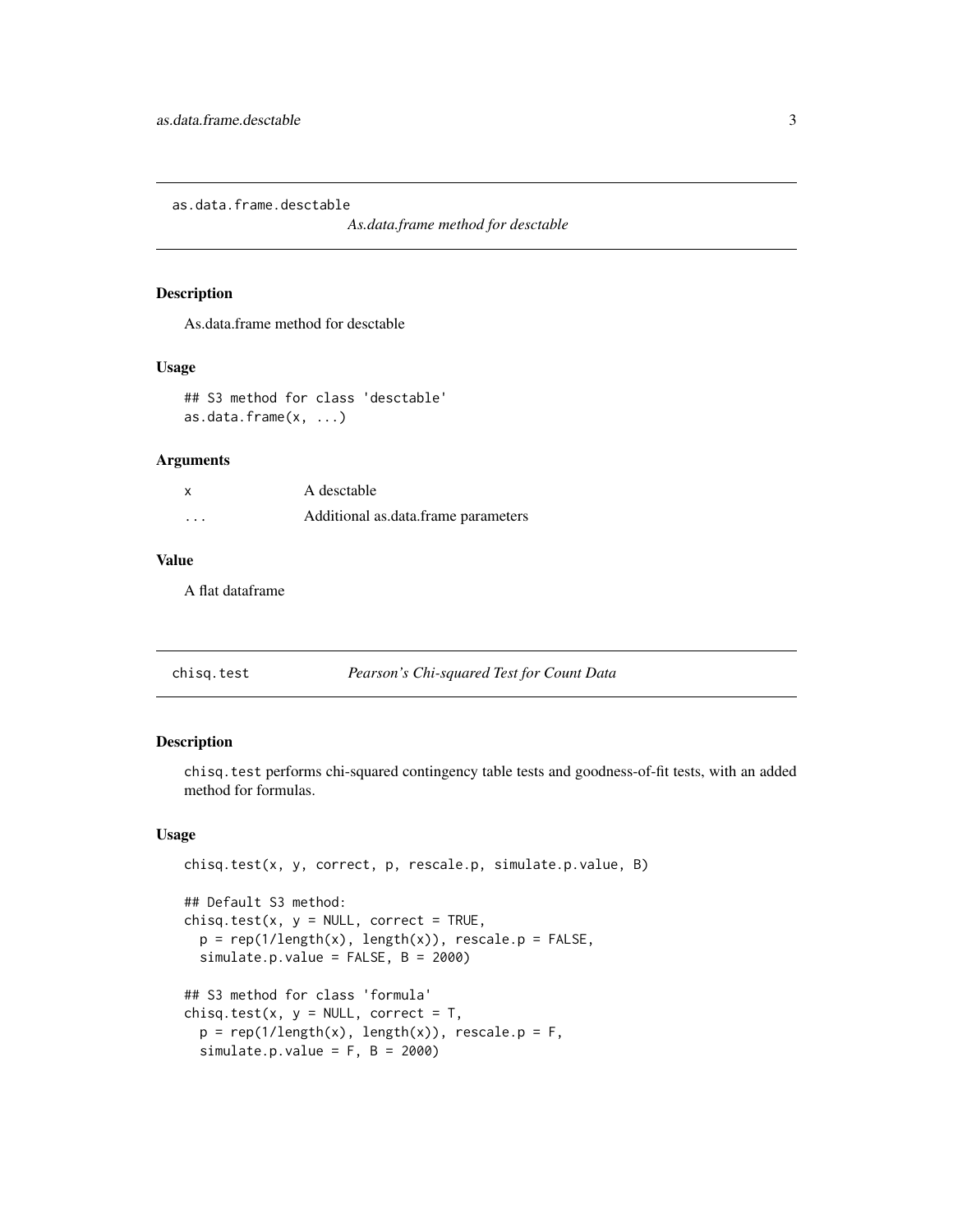#### **Arguments**

| $\mathsf{x}$     | a numeric vector, or matrix, or formula of the form 1hs $\sim$ rhs where 1hs and<br>rhs are factors. x and y can also both be factors.                                                                                                                                                                           |
|------------------|------------------------------------------------------------------------------------------------------------------------------------------------------------------------------------------------------------------------------------------------------------------------------------------------------------------|
| y                | a numeric vector; ignored if x is a matrix or a formula. If x is a factor, y should<br>be a factor of the same length.                                                                                                                                                                                           |
| correct          | a logical indicating whether to apply continuity correction when computing the<br>test statistic for 2 by 2 tables: one half is subtracted from all $ O-E $ differences;<br>however, the correction will not be bigger than the differences themselves. No<br>correction is done if simulate.p. value = $TRUE$ . |
| p                | a vector of probabilities of the same length of x. An error is given if any entry<br>of p is negative.                                                                                                                                                                                                           |
| rescale.p        | a logical scalar; if TRUE then p is rescaled (if necessary) to sum to 1. If<br>rescale. p is FALSE, and p does not sum to 1, an error is given.                                                                                                                                                                  |
| simulate.p.value |                                                                                                                                                                                                                                                                                                                  |
|                  | a logical indicating whether to compute p-values by Monte Carlo simulation.                                                                                                                                                                                                                                      |
| <sub>B</sub>     | an integer specifying the number of replicates used in the Monte Carlo test.                                                                                                                                                                                                                                     |

#### Details

If x is a matrix with one row or column, or if x is a vector and y is not given, then a goodness-of-fit test\_ is performed (x is treated as a one-dimensional contingency table). The entries of x must be non-negative integers. In this case, the hypothesis tested is whether the population probabilities equal those in p, or are all equal if p is not given.

If  $x$  is a matrix with at least two rows and columns, it is taken as a two-dimensional contingency table: the entries of x must be non-negative integers. Otherwise, x and y must be vectors or factors of the same length; cases with missing values are removed, the objects are coerced to factors, and the contingency table is computed from these. Then Pearson's chi-squared test is performed of the null hypothesis that the joint distribution of the cell counts in a 2-dimensional contingency table is the product of the row and column marginals.

If simulate.p.value is FALSE, the p-value is computed from the asymptotic chi-squared distribution of the test statistic; continuity correction is only used in the 2-by-2 case (if correct is TRUE, the default). Otherwise the p-value is computed for a Monte Carlo test (Hope, 1968) with B replicates.

In the contingency table case simulation is done by random sampling from the set of all contingency tables with given marginals, and works only if the marginals are strictly positive. Continuity correction is never used, and the statistic is quoted without it. Note that this is not the usual sampling situation assumed for the chi-squared test but rather that for Fisher's exact test.

In the goodness-of-fit case simulation is done by random sampling from the discrete distribution specified by p, each sample being of size  $n = sum(x)$ . This simulation is done in R and may be slow.

#### Value

A list with class "htest" containing the following components: statistic: the value the chi-squared test statistic.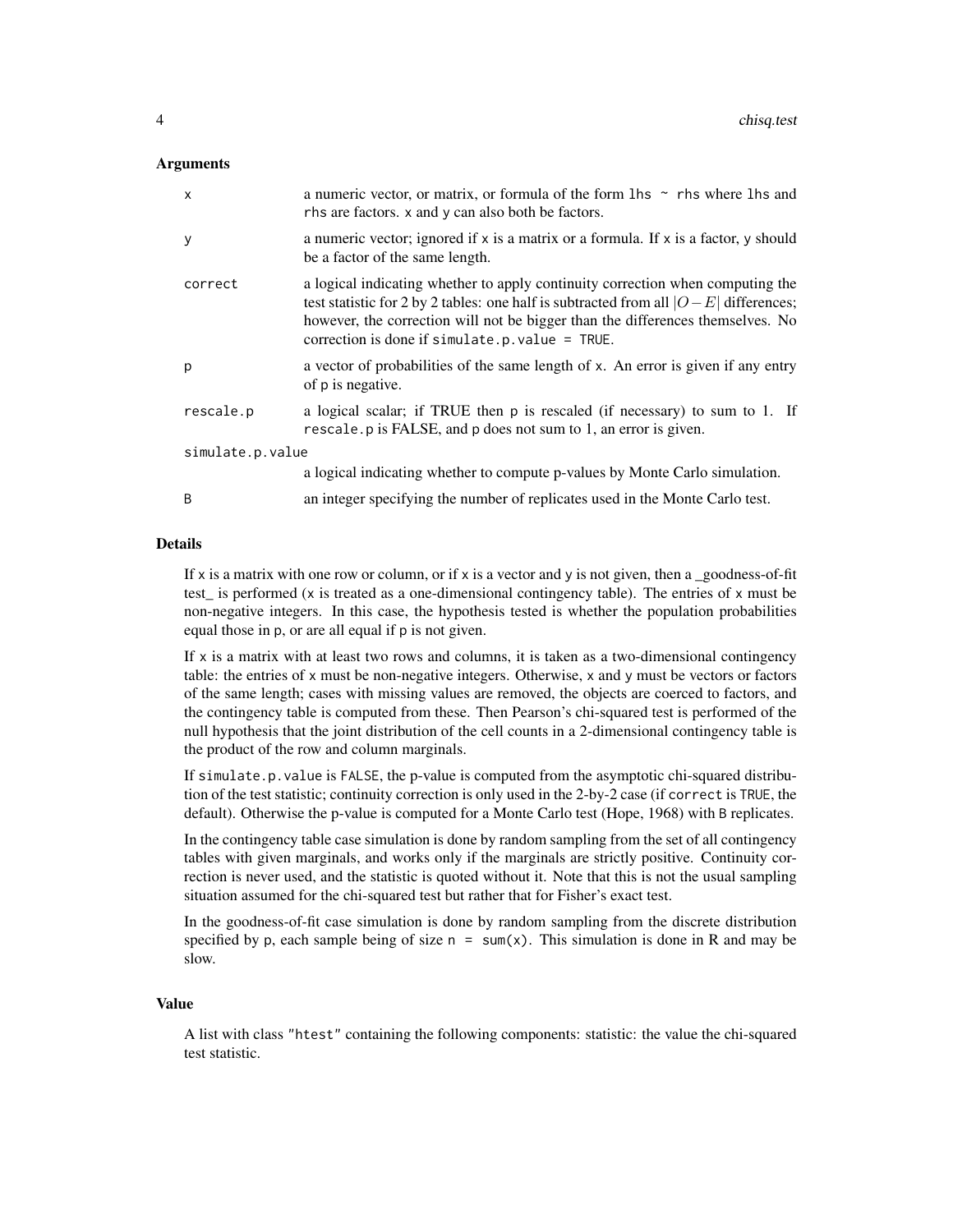#### <span id="page-4-0"></span>chisq.test 5

parameter: the degrees of freedom of the approximate chi-squared distribution of the test statistic, NA if the p-value is computed by Monte Carlo simulation.

p.value: the p-value for the test.

method: a character string indicating the type of test performed, and whether Monte Carlo simulation or continuity correction was used.

data.name: a character string giving the name(s) of the data.

observed: the observed counts.

expected: the expected counts under the null hypothesis.

residuals: the Pearson residuals, '(observed - expected) / sqrt(expected)'.

stdres: standardized residuals, (observed - expected) /  $sqrt(V)$ , where V is the residual cell variance (Agresti, 2007, section 2.4.5 for the case where x is a matrix, 'n  $*$  p  $*$  (1 - p)' otherwise).

#### Source

The code for Monte Carlo simulation is a C translation of the Fortran algorithm of Patefield (1981).

### References

Hope, A. C. A. (1968) A simplified Monte Carlo significance test procedure. \_J. Roy, Statist. Soc. B \*30\*, 582-598.

Patefield, W. M. (1981) Algorithm AS159. An efficient method of generating r x c tables with given row and column totals. \_Applied Statistics\_ \*30\*, 91-97.

Agresti, A. (2007) \_An Introduction to Categorical Data Analysis, 2nd ed.\_, New York: John Wiley & Sons. Page 38.

#### See Also

For goodness-of-fit testing, notably of continuous distributions, [ks.test](#page-0-0).

#### Examples

```
## Not run:
## From Agresti(2007) p.39
M <- as.table(rbind(c(762, 327, 468), c(484, 239, 477)))
dimnames(M) \le list(gender = c("F", "M"),
                   party = c("Democrat","Independent", "Republican"))
(Xsq <- chisq.test(M)) # Prints test summary
Xsq$observed # observed counts (same as M)
Xsq$expected # expected counts under the null
Xsq$residuals # Pearson residuals
Xsq$stdres # standardized residuals
## Effect of simulating p-values
x \le - matrix(c(12, 5, 7, 7), ncol = 2)
chisq.test(x)$p.value \# 0.4233chisq.test(x, simulate.p.value = TRUE, B = 10000)$p.value
```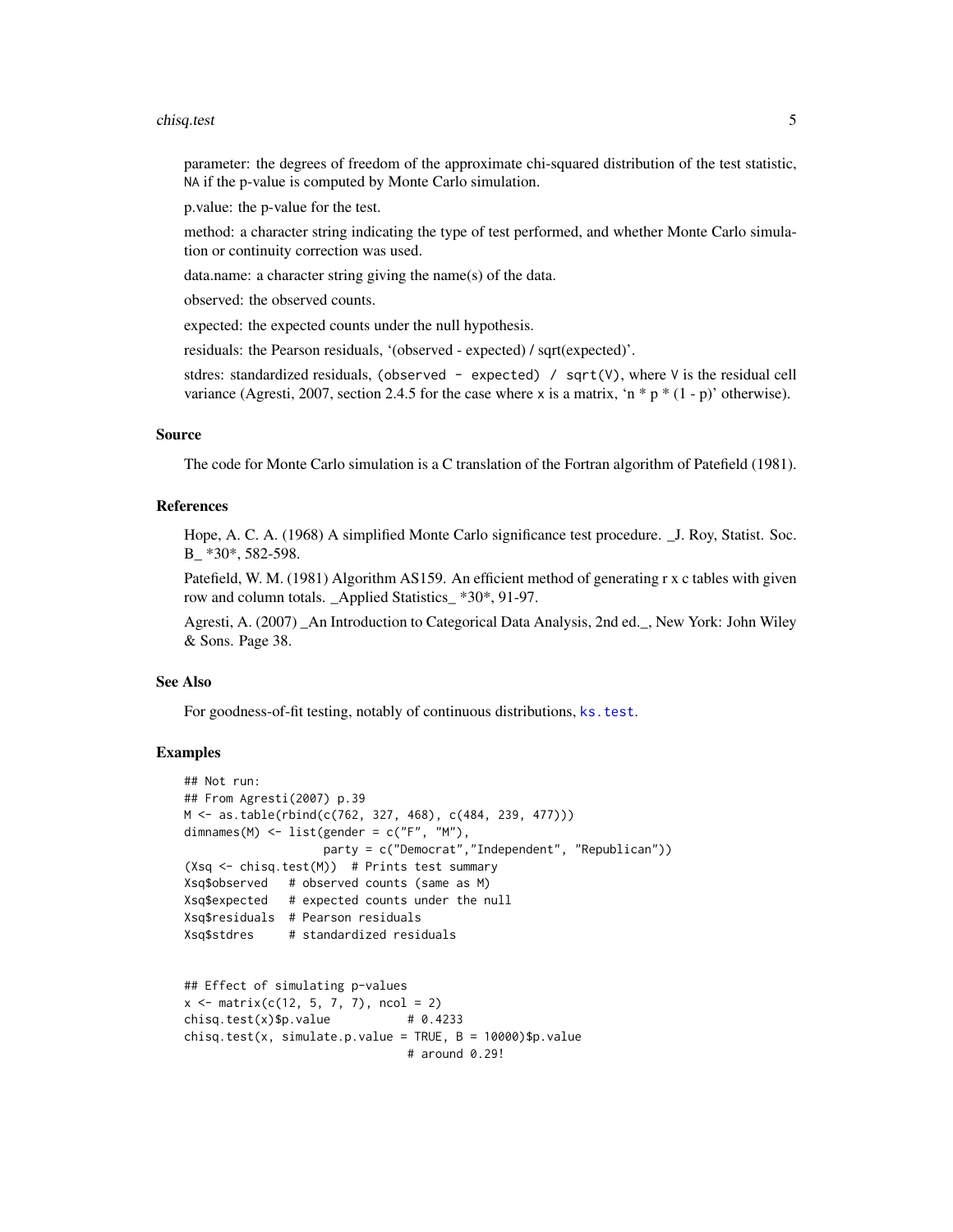```
## Testing for population probabilities
## Case A. Tabulated data
x \leq -c(A = 20, B = 15, C = 25)chisq.test(x)
chisq.test(as.table(x)) # the same
x \leftarrow c(89, 37, 30, 28, 2)p \leftarrow c(40, 20, 20, 15, 5)try(
chisq.test(x, p = p) # gives an error
)
chisq.test(x, p = p, rescale.p = TRUE)
                                # works
p <- c(0.40,0.20,0.20,0.19,0.01)
                                # Expected count in category 5
                                # is 1.86 < 5 == chi square approx.
chisq.test(x, p = p) \qquad \qquad # maybe doubtful, but is ok!
chisq.test(x, p = p, simulate.p.value = TRUE)
## Case B. Raw data
x \leftarrow \text{trunc}(5 * \text{runif}(100))chisq.test(table(x)) # NOT 'chisq.test(x)'!
###
## End(Not run)
```
datatable *Create an HTML table widget using the DataTables library*

### <span id="page-5-1"></span>**Description**

This function creates an HTML widget to display rectangular data (a matrix or data frame) using the JavaScript library DataTables, with a method for desctable objects.

#### Usage

```
datatable(data, ...)
## Default S3 method:
datatable(data, options = list(), class = "display",
  callback = DT::JS("return table;"), caption = NULL,
  filter = c("none", "bottom", "top"), escape = TRUE,
  style = "default", width = NULL, height = NULL, elementId = NULL,
  fillContainer = getOption("DT.fillContainer", NULL),
  autoHideNavigation = getOption("DT.autoHideNavigation", NULL),
  selection = c("multiple", "single", "none"), extensions = list(),
  plugins = NULL, ...)
```
<span id="page-5-0"></span>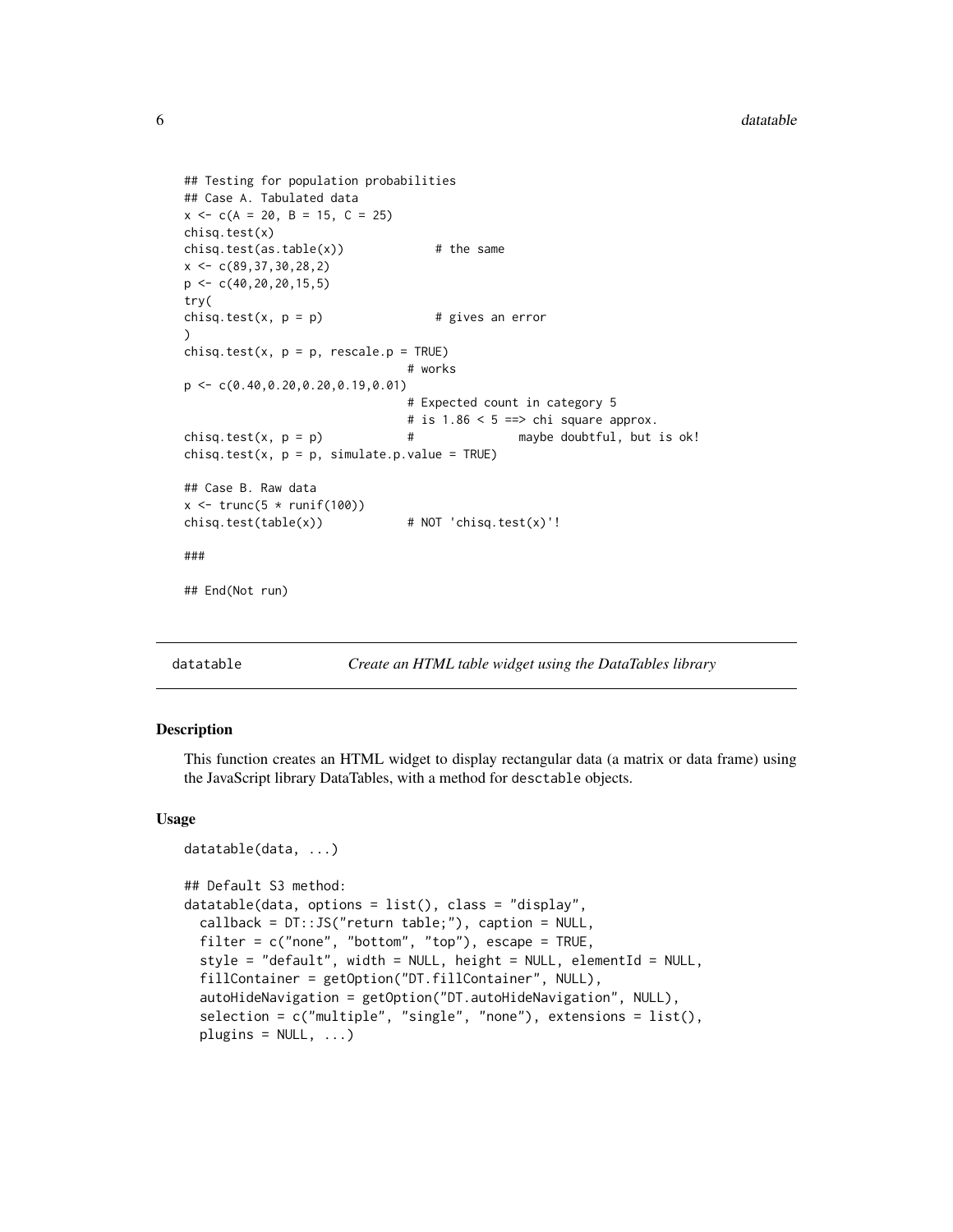#### <span id="page-6-0"></span>datatable 7 and 3 and 3 and 3 and 3 and 3 and 3 and 3 and 3 and 3 and 3 and 3 and 3 and 3 and 3 and 3 and 3 and 3 and 3 and 3 and 3 and 3 and 3 and 3 and 3 and 3 and 3 and 3 and 3 and 3 and 3 and 3 and 3 and 3 and 3 and 3

```
## S3 method for class 'desctable'
datatable(data, options = list(paging = F, info = F,
  search = F, dom = "Brtip", fixedColumns = T, fixedHeader = T, buttons =
 c("copy", "excel")), class = "display",
  callback = DT::JS("return table;"), caption = NULL,
  filter = c("none", "bottom", "top"), escape = FALSE,
  style = "default", width = NULL, height = NULL, elementId = NULL,
  fillContainer = getOption("DT.fillContainer", NULL),
  autoHideNavigation = getOption("DT.autoHideNavigation", NULL),
  selection = c("multiple", "single", "none"),
  extensions = c("FixedHeader", "FixedColumns", "Buttons"),
 plugins = NULL, rownames = F, digits = 2, ...)
```
### Arguments

| data      | a data object (either a matrix or a data frame)                                                                                                                                                                                                                                                                                                                                                                                                                                                                                                                                                                                                                    |
|-----------|--------------------------------------------------------------------------------------------------------------------------------------------------------------------------------------------------------------------------------------------------------------------------------------------------------------------------------------------------------------------------------------------------------------------------------------------------------------------------------------------------------------------------------------------------------------------------------------------------------------------------------------------------------------------|
| .         | arguments passed to format.                                                                                                                                                                                                                                                                                                                                                                                                                                                                                                                                                                                                                                        |
| options   | a list of initialization options (see http://datatables.net/reference/option/);<br>the character options wrapped in JS() will be treated as literal JavaScript code<br>instead of normal character strings; you can also set options globally via options (DT. options = list(.<br>and global options will be merged into this options argument if set                                                                                                                                                                                                                                                                                                             |
| class     | the CSS class(es) of the table; see http://datatables.net/manual/styling/<br>classes                                                                                                                                                                                                                                                                                                                                                                                                                                                                                                                                                                               |
| callback  | the body of a JavaScript callback function with the argument table to be applied<br>to the DataTables instance (i.e. table)                                                                                                                                                                                                                                                                                                                                                                                                                                                                                                                                        |
| caption   | the table caption; a character vector or a tag object generated from html tools: : tags\$caption()                                                                                                                                                                                                                                                                                                                                                                                                                                                                                                                                                                 |
| filter    | whether/where to use column filters; none: no filters; bottom/top: put col-<br>umn filters at the bottom/top of the table; range sliders are used to filter nu-<br>meric/date/time columns, select lists are used for factor columns, and text input<br>boxes are used for character columns; if you want more control over the styles of<br>filters, you can provide a list to this argument of the form list (position = 'top', clear = TRUE, pla<br>= FALSE), where clear indicates whether you want the clear buttons in the in-<br>put boxes, and plain means if you want to use Bootstrap form styles or plain<br>text input styles for the text input boxes |
| escape    | whether to escape HTML entities in the table: TRUE means to escape the whole<br>table, and FALSE means not to escape it; alternatively, you can specify numeric<br>column indices or column names to indicate which columns to escape, e.g. 1:5<br>(the first 5 columns), $c(1, 3, 4)$ , or $c(-1, -3)$ (all columns except the first<br>and third), or c('Species', 'Sepal.Length')                                                                                                                                                                                                                                                                               |
| style     | the style name (http://datatables.net/manual/styling/); currently only<br>'default' and 'bootstrap' are supported                                                                                                                                                                                                                                                                                                                                                                                                                                                                                                                                                  |
| width     | Width/Height in pixels (optional, defaults to automatic sizing)                                                                                                                                                                                                                                                                                                                                                                                                                                                                                                                                                                                                    |
| height    | Width/Height in pixels (optional, defaults to automatic sizing)                                                                                                                                                                                                                                                                                                                                                                                                                                                                                                                                                                                                    |
| elementId | An id for the widget (a random string by default).                                                                                                                                                                                                                                                                                                                                                                                                                                                                                                                                                                                                                 |
|           |                                                                                                                                                                                                                                                                                                                                                                                                                                                                                                                                                                                                                                                                    |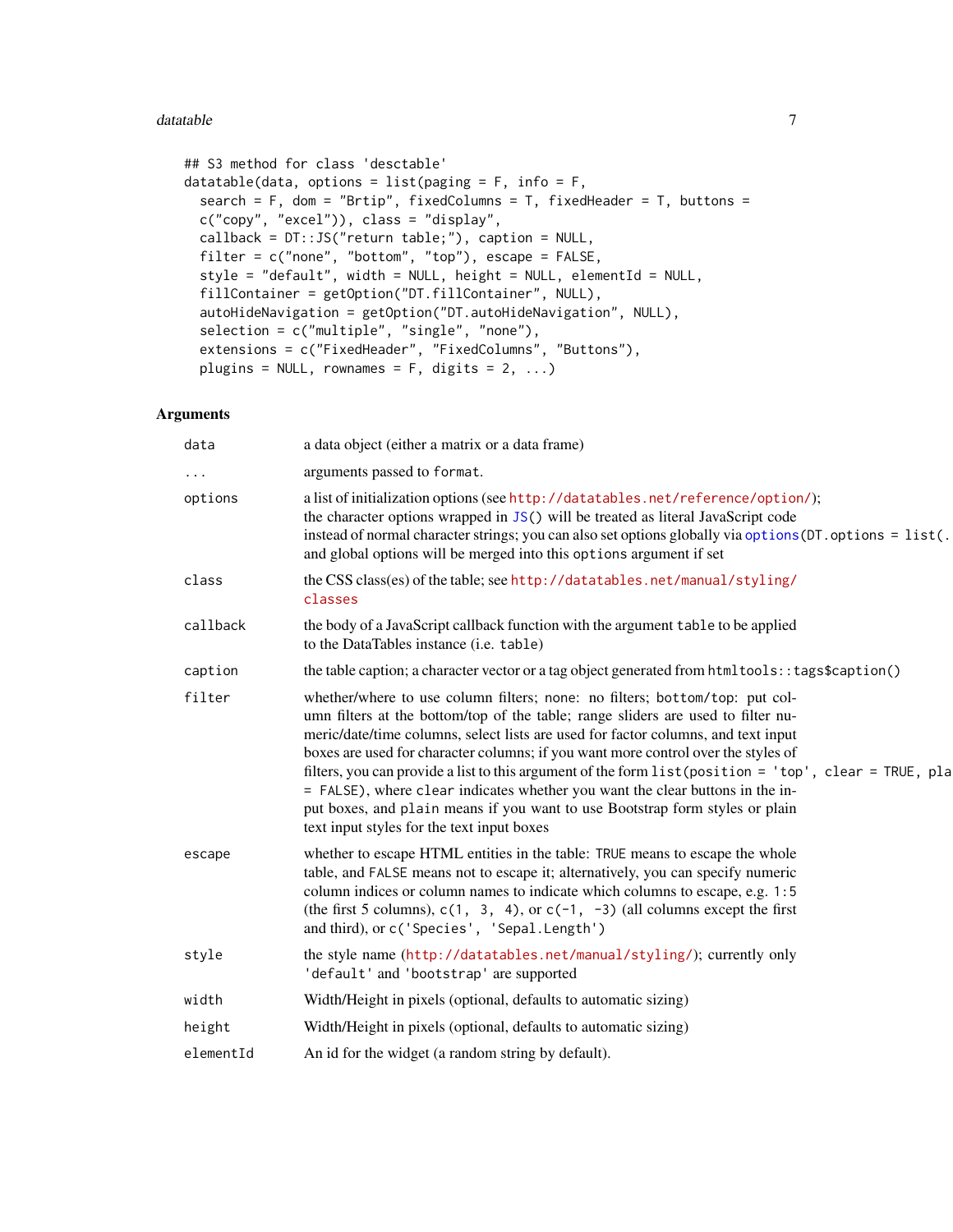| fillContainer      | TRUE to configure the table to automatically fill it's containing element. If the<br>table can't fit fully into it's container then vertical and/or horizontal scrolling of<br>the table cells will occur.                                                                                                                                                                                                                                                                                             |
|--------------------|--------------------------------------------------------------------------------------------------------------------------------------------------------------------------------------------------------------------------------------------------------------------------------------------------------------------------------------------------------------------------------------------------------------------------------------------------------------------------------------------------------|
| autoHideNavigation |                                                                                                                                                                                                                                                                                                                                                                                                                                                                                                        |
|                    | TRUE to automatically hide navigational UI when the number of total records is<br>less than the page size.                                                                                                                                                                                                                                                                                                                                                                                             |
| selection          | the row/column selection mode (single or multiple selection or disable selection)<br>when a table widget is rendered in a Shiny app; alternatively, you can use a list of<br>the form list(mode = 'multiple', selected = $c(1, 3, 8)$ , target = 'row')<br>to pre-select rows; the element target in the list can be 'column' to enable<br>column selection, or 'row+column' to make it possible to select both rows and<br>columns (click on the footer to select columns), or 'cell' to select cells |
| extensions         | a character vector of the names of the DataTables extensions (https://datatables.<br>net/extensions/index)                                                                                                                                                                                                                                                                                                                                                                                             |
| plugins            | a character vector of the names of DataTables plug-ins (https://rstudio.<br>github.io/DT/plugins.html). Note that only those plugins supported by the<br>DT package can be used here.                                                                                                                                                                                                                                                                                                                  |
| rownames           | TRUE (show row names) or FALSE (hide row names) or a character vector of row<br>names; by default, the row names are displayed in the first column of the table<br>if exist (not NULL)                                                                                                                                                                                                                                                                                                                 |
| digits             | the desired number of digits after the decimal point (format = $"f"$ ) or signifi-<br><i>cant</i> digits (format = " $g''$ , = " $e''$ or = " $fg''$ ).                                                                                                                                                                                                                                                                                                                                                |
|                    | Default: 2 for integer, 4 for real numbers. If less than 0, the C default of 6 digits<br>is used. If specified as more than 50, 50 will be used with a warning unless<br>format = "f" where it is limited to typically 324. (Not more than $15-21$ digits<br>need be accurate, depending on the OS and compiler used. This limit is just a<br>precaution against segfaults in the underlying C runtime.)                                                                                               |

#### Note

You are recommended to escape the table content for security reasons (e.g. XSS attacks) when using this function in Shiny or any other dynamic web applications.

### References

See <http://rstudio.github.io/DT> for the full documentation.

### Examples

```
library(DT)
```

```
# see the package vignette for examples and the link to website
vignette('DT', package = 'DT')
```

```
# some boring edge cases for testing purposes
m = matrix(nrow = 0, ncol = 5, dimnames = list(NULL, letters[1:5]))datatable(m) # zero rows
datatable(as.data.frame(m))
```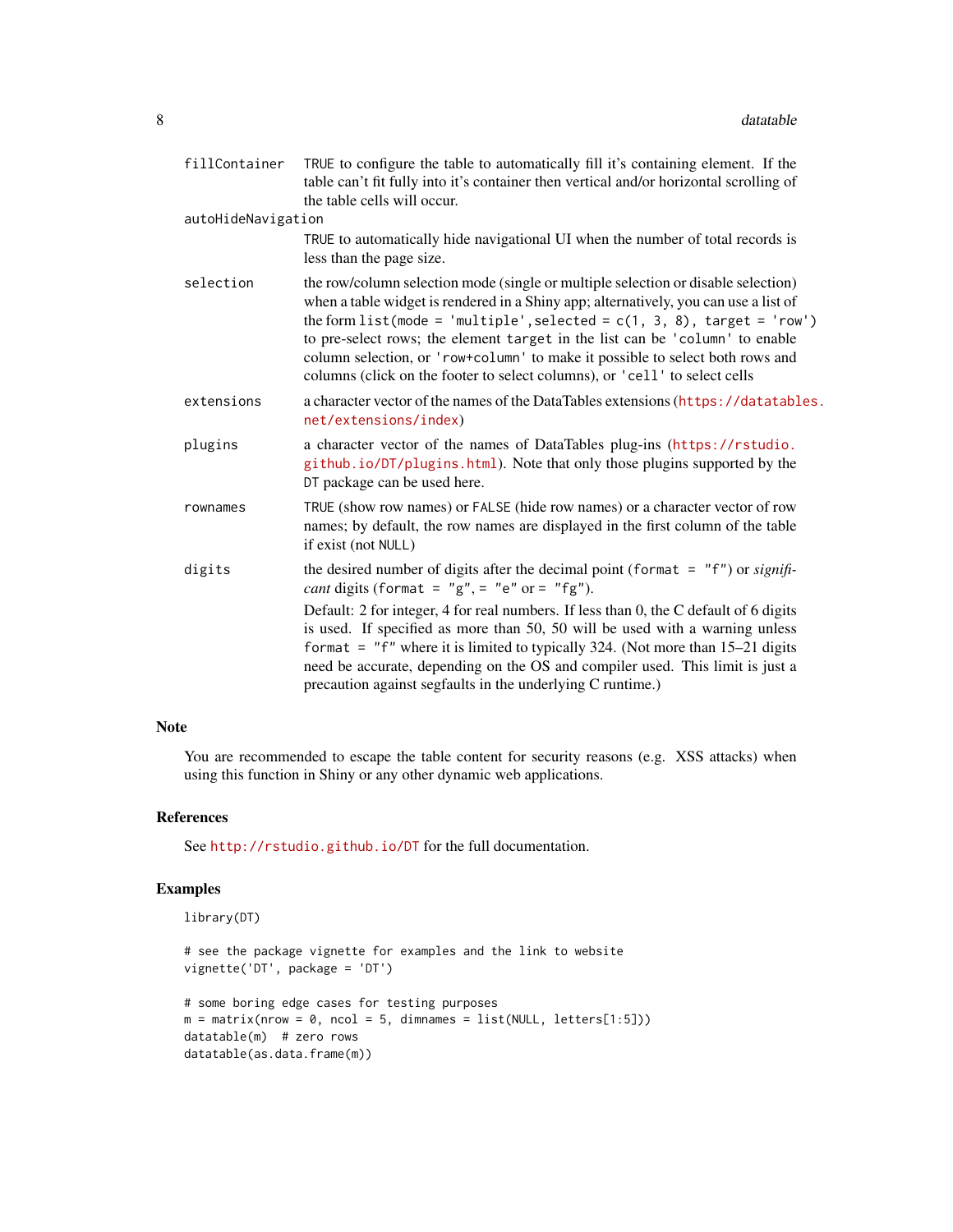#### <span id="page-8-0"></span>desctable **9** and 2008 **9** and 2008 **9** and 2008 **9** and 2008 **9** and 2008 **9** and 2008 **9** and 2008 **9** and 2008 **9** and 2008 **9** and 2008 **9** and 2008 **9** and 2008 **9** and 2008 **9** and 2008 **9** and 2008 **9** and 2008 **9**

```
m = matrix(1, dimnames = list(NULL, 'a'))datatable(m) # one row and one column
datatable(as.data.frame(m))
m = data. frame(a = 1, b = 2, c = 3)
datatable(m)
datatable(as.matrix(m))
# dates
datatable(data.frame(
  date = seq(as.Date("2015-01-01"), by = "day", length.out = 5), x = 1:5))
datatable(data.frame(x = Sys.Date()))
datatable(data.frame(x = Sys.time()))
###
```
desctable *Generate a statistics table*

### Description

Generate a statistics table with the chosen statistical functions, and tests if given a "grouped" dataframe.

#### Usage

```
desctable(data, stats, tests, labels)
## Default S3 method:
desctable(data, stats = stats_auto, tests,
 labels = NULL)## S3 method for class 'grouped_df'
desctable(data, stats = stats_auto,
```
tests = tests\_auto, labels = NULL)

Arguments

| data   | The dataframe to analyze                                                                                                     |
|--------|------------------------------------------------------------------------------------------------------------------------------|
| stats  | A list of named statistics to apply to each element of the data frame, or a function<br>returning a list of named statistics |
| tests  | A list of statistical tests to use when calling desctable with a grouped df                                                  |
| labels | A named character vector of labels to use instead of variable names                                                          |

### Value

A desctable object, which prints to a table of statistics for all variables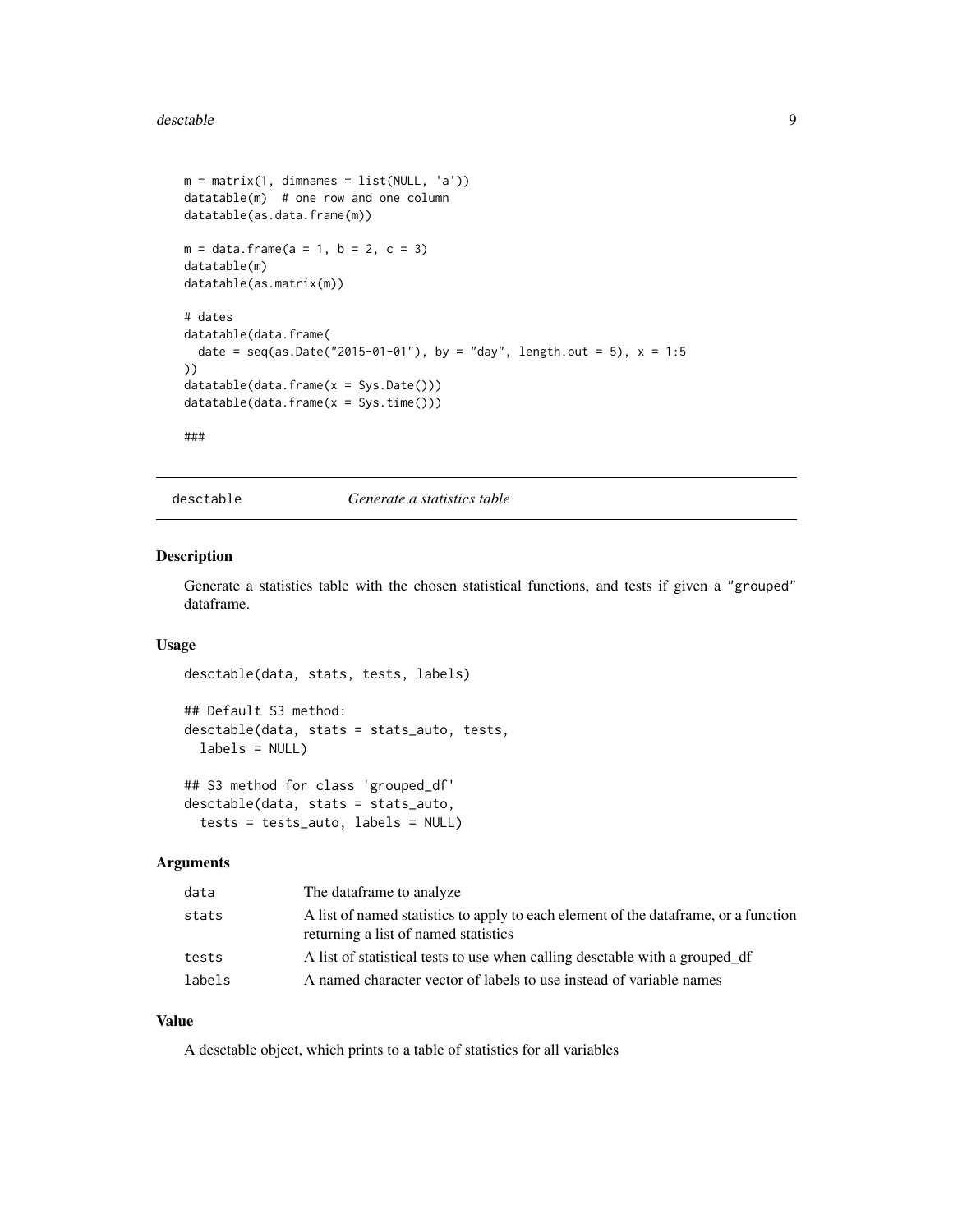#### <span id="page-9-0"></span>Labels

labels is an option named character vector used to make the table prettier.

If given, the variable names for which there is a label will be replaced by their corresponding label.

Not all variables need to have a label, and labels for non-existing variables are ignored.

labels must be given in the form c(unquoted\_variable\_name = "label")

#### **Stats**

The stats can be a function which takes a dataframe and returns a list of statistical functions to use.

stats can also be a named list of statistical functions, or formulas.

The names will be used as column names in the resulting table. If an element of the list is a function, it will be used as-is for the stats. If an element of the list is a formula, it can be used to conditionally use stats depending on the variable.

The general form is condition  $\sim 7$  | F, and can be nested, such as is.factor  $\sim$  percent | (is.normal  $\sim$  mean | media for example.

#### Tests

The tests can be a function which takes a variable and a grouping variable, and returns an appropriate statistical test to use in that case.

tests can also be a named list of statistical test functions, associating the name of a variable in the data, and a test to use specifically for that variable.

That test name must be expressed as a single-term formula (e.g.  $\sim t.$  test). You don't have to specify tests for all the variables: a default test for all other variables can be defined with the name .default, and an automatic test can be defined with the name .auto.

If data is a grouped dataframe (using group\_by), subtables are created and statistic tests are performed over each sub-group.

### **Output**

The output is a desctable object, which is a list of named dataframes that can be further manipulated. Methods for printing, using in pander and DT are present. Printing reduces the object to a dataframe.

#### See Also

[stats\\_auto](#page-22-1) [tests\\_auto](#page-26-1) [print.desctable](#page-21-1) [pander.desctable](#page-19-1) [datatable.desctable](#page-5-1)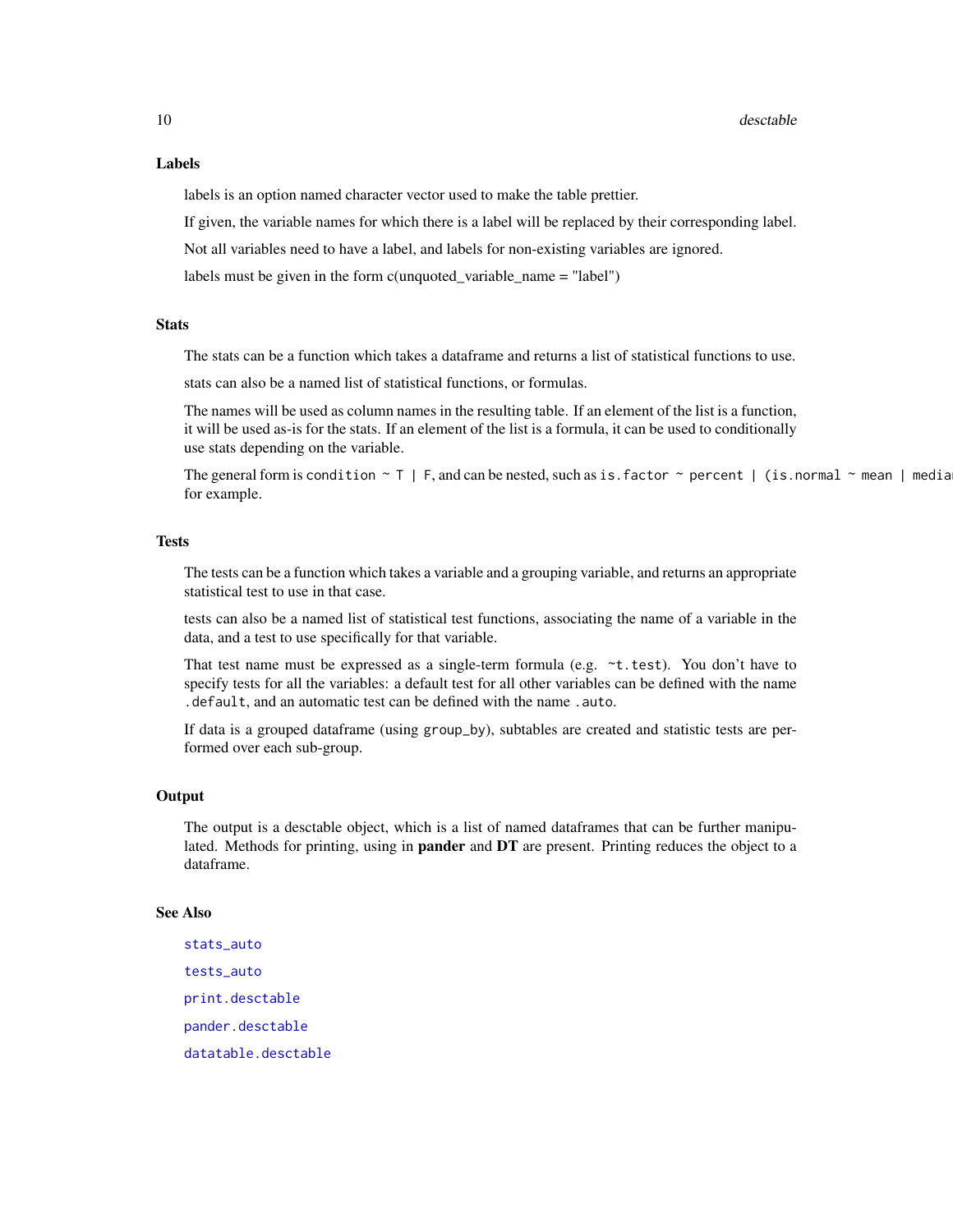#### <span id="page-10-0"></span>fisher.test 11

#### Examples

```
iris %>%
  desctable
# Does the same as stats auto here
iris %>%
  desctable(stats = list("N" = length,"%/Mean" = is.factor \sim percent | (is.normal \sim mean),<br>"sd" = is.normal \sim sd,
                                  = is.normal \sim sd,
                           "Med" = is.normal \sim NA | median,<br>"TOR" = is normal \sim NA | TOR))
                           "IQR" = is.normal ~ NA | IQR)# With labels
mtcars %>% desctable(labels = c(hp = "Horse Power",
                                   cyl = "Cylinders",
                                   mpg = "Miles per gallon"))
# With grouping on a factor
iris %>%
  group_by(Species) %>%
  desctable(stats = stats_default)
# With nested grouping, on arbitrary variables
mtcars %>%
  group_by(vs, cyl) %>%
  desctable
# With grouping on a condition, and choice of tests
iris %>%
  group_by(Petal.Length > 5) %>%
  desctable(tests = list(.auto = tests_auto, Species = ~chisq.test))
```
#### fisher.test *Fisher's Exact Test for Count Data*

#### Description

Performs Fisher's exact test for testing the null of independence of rows and columns in a contingency table with fixed marginals, or with a formula expression.

#### Usage

```
fisher.test(x, y, workspace, hybrid, control, or, alternative, conf.int,
  conf.level, simulate.p.value, B)
## Default S3 method:
fisher.test(x, ...)
## S3 method for class 'formula'
```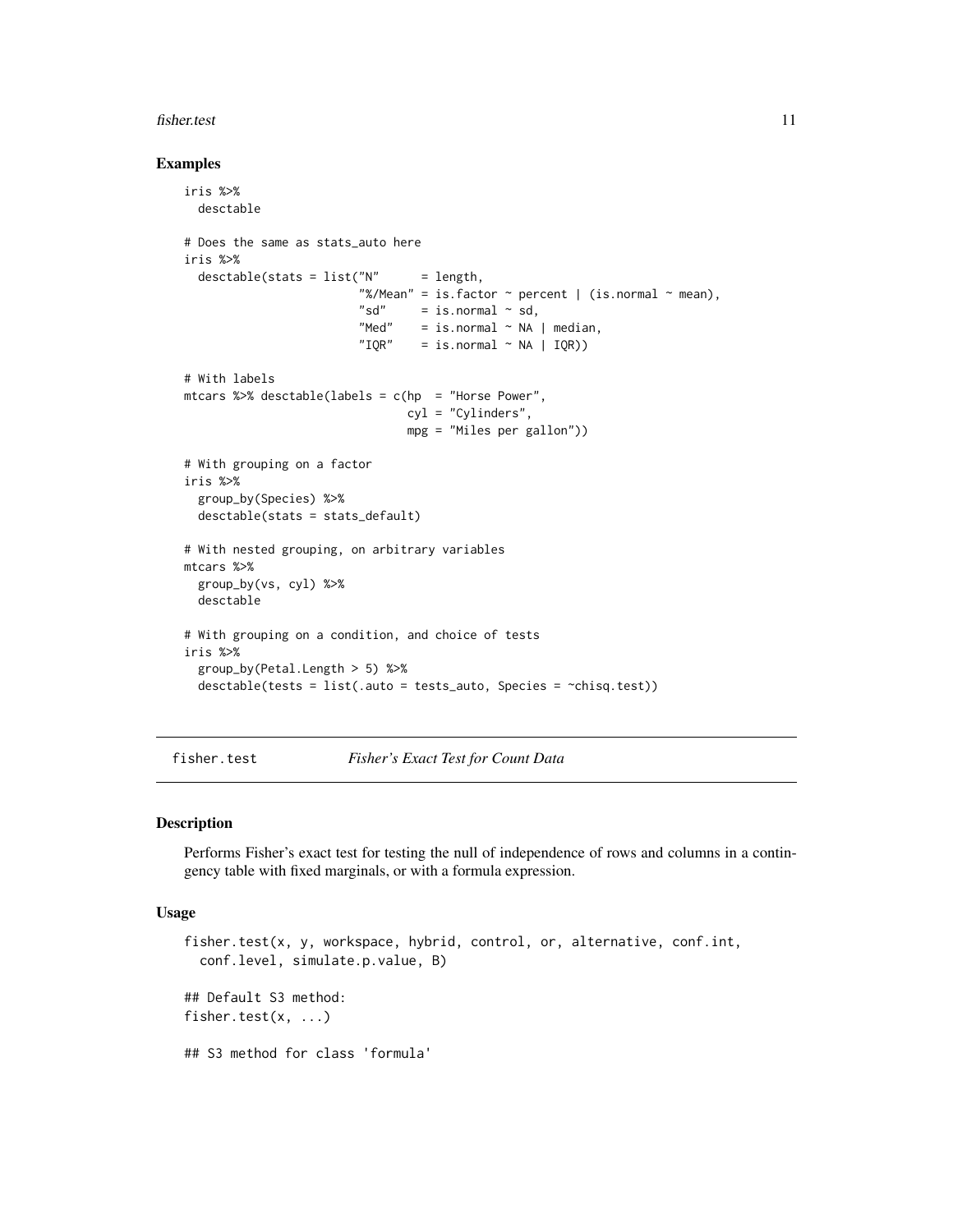```
fisher.test(x, y = NULL, workspace = 200000,
 hybrid = F, control = list(), or = 1, alternative = "two.sided",
 conf.int = T, conf. level = 0.95, simulate.p.value = F, B = 2000)
```
### Arguments

| Χ                | either a two-dimensional contingency table in matrix form, a factor object, or a<br>formula of the form $\ln s \sim$ rhs where $\ln s$ and rhs are factors.                                                                                                                                                                                                                                        |
|------------------|----------------------------------------------------------------------------------------------------------------------------------------------------------------------------------------------------------------------------------------------------------------------------------------------------------------------------------------------------------------------------------------------------|
| У                | a factor object; ignored if x is a matrix or a formula.                                                                                                                                                                                                                                                                                                                                            |
| workspace        | an integer specifying the size of the workspace used in the network algorithm. In<br>units of 4 bytes. Only used for non-simulated p-values larger than $2 \times 2$ tables.<br>Since R version 3.5.0, this also increases the internal stack size which allows<br>larger problems to be solved, however sometimes needing hours. In such cases,<br>simulate.p.values=TRUE may be more reasonable. |
| hybrid           | a logical. Only used for larger than $2 \times 2$ tables, in which cases it indicates<br>whether the exact probabilities (default) or a hybrid approximation thereof should<br>be computed.                                                                                                                                                                                                        |
| control          | a list with named components for low level algorithm control. At present the<br>only one used is "mult", a positive integer $\geq 2$ with default 30 used only for<br>larger than $2 \times 2$ tables. This says how many times as much space should be<br>allocated to paths as to keys: see file 'fexact.c' in the sources of this package.                                                      |
| or               | the hypothesized odds ratio. Only used in the $2 \times 2$ case.                                                                                                                                                                                                                                                                                                                                   |
| alternative      | indicates the alternative hypothesis and must be one of "two.sided", "greater"<br>or "less". You can specify just the initial letter. Only used in the $2 \times 2$ case.                                                                                                                                                                                                                          |
| conf.int         | logical indicating if a confidence interval for the odds ratio in a $2 \times 2$ table should<br>be computed (and returned).                                                                                                                                                                                                                                                                       |
| conf.level       | confidence level for the returned confidence interval. Only used in the $2 \times 2$ case<br>and if $conf.int = TRUE$ .                                                                                                                                                                                                                                                                            |
| simulate.p.value |                                                                                                                                                                                                                                                                                                                                                                                                    |
|                  | a logical indicating whether to compute p-values by Monte Carlo simulation, in<br>larger than $2 \times 2$ tables.                                                                                                                                                                                                                                                                                 |
| B                | an integer specifying the number of replicates used in the Monte Carlo test.                                                                                                                                                                                                                                                                                                                       |
| $\cdots$         | additional params to feed to original fisher.test                                                                                                                                                                                                                                                                                                                                                  |

#### Details

If x is a matrix, it is taken as a two-dimensional contingency table, and hence its entries should be nonnegative integers. Otherwise, both x and y must be vectors of the same length. Incomplete cases are removed, the vectors are coerced into factor objects, and the contingency table is computed from these.

For 2 by 2 cases, p-values are obtained directly using the (central or non-central) hypergeometric distribution. Otherwise, computations are based on a C version of the FORTRAN subroutine FEXACT which implements the network developed by Mehta and Patel (1986) and improved by Clarkson, Fan and Joe (1993). The FORTRAN code can be obtained from [http://www.netlib.](http://www.netlib.org/toms/643) [org/toms/643](http://www.netlib.org/toms/643). Note this fails (with an error message) when the entries of the table are too large.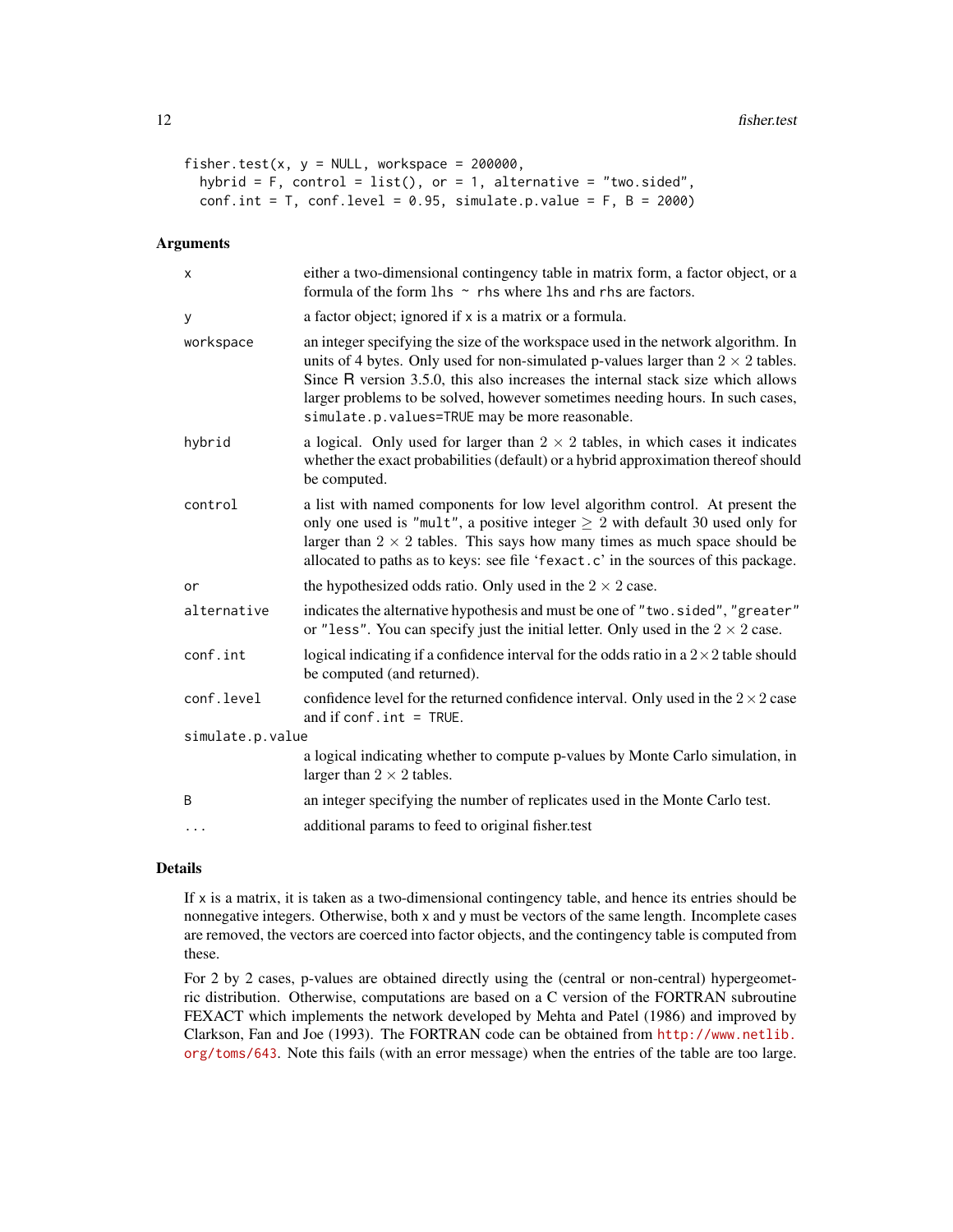#### fisher.test 13

(It transposes the table if necessary so it has no more rows than columns. One constraint is that the product of the row marginals be less than 2^31 - 1.)

For 2 by 2 tables, the null of conditional independence is equivalent to the hypothesis that the odds ratio equals one. Exact inference can be based on observing that in general, given all marginal totals fixed, the first element of the contingency table has a non-central hypergeometric distribution with non-centrality parameter given by the odds ratio (Fisher, 1935). The alternative for a one-sided test is based on the odds ratio, so alternative = "greater" is a test of the odds ratio being bigger than or.

Two-sided tests are based on the probabilities of the tables, and take as more extreme all tables with probabilities less than or equal to that of the observed table, the p-value being the sum of such probabilities.

For larger than 2 by 2 tables and hybrid = TRUE, asymptotic chi-squared probabilities are only used if the 'Cochran conditions' are satisfied, that is if no cell has count zero, and more than 80 exact calculation is used.

Simulation is done conditional on the row and column marginals, and works only if the marginals are strictly positive. (A C translation of the algorithm of Patefield (1981) is used.)

#### Value

A list with class "htest" containing the following components:

p.value: the p-value of the test.

conf.int: a confidence interval for the odds ratio. Only present in the 2 by 2 case and if argument  $conf.int = TRUE.$ 

estimate: an estimate of the odds ratio. Note that the \_conditional\_ Maximum Likelihood Estimate (MLE) rather than the unconditional MLE (the sample odds ratio) is used. Only present in the 2 by 2 case.

null.value: the odds ratio under the null, or. Only present in the 2 by 2 case.

alternative: a character string describing the alternative hypothesis.

method: the character string "Fisher's Exact Test for Count Data".

data.name: a character string giving the names of the data.

#### References

Agresti, A. (1990) \_Categorical data analysis\_. New York: Wiley. Pages 59-66.

Agresti, A. (2002) \_Categorical data analysis\_. Second edition. New York: Wiley. Pages 91-101.

Fisher, R. A. (1935) The logic of inductive inference. \_Journal of the Royal Statistical Society Series A\_ \*98\*, 39-54.

Fisher, R. A. (1962) Confidence limits for a cross-product ratio. \_Australian Journal of Statistics\_ \*4\*, 41.

Fisher, R. A. (1970) \_Statistical Methods for Research Workers.\_ Oliver & Boyd.

Mehta, C. R. and Patel, N. R. (1986) Algorithm 643. FEXACT: A Fortran subroutine for Fisher's exact test on unordered r\*c contingency tables. \_ACM Transactions on Mathematical Software\_, \*12\*, 154-161.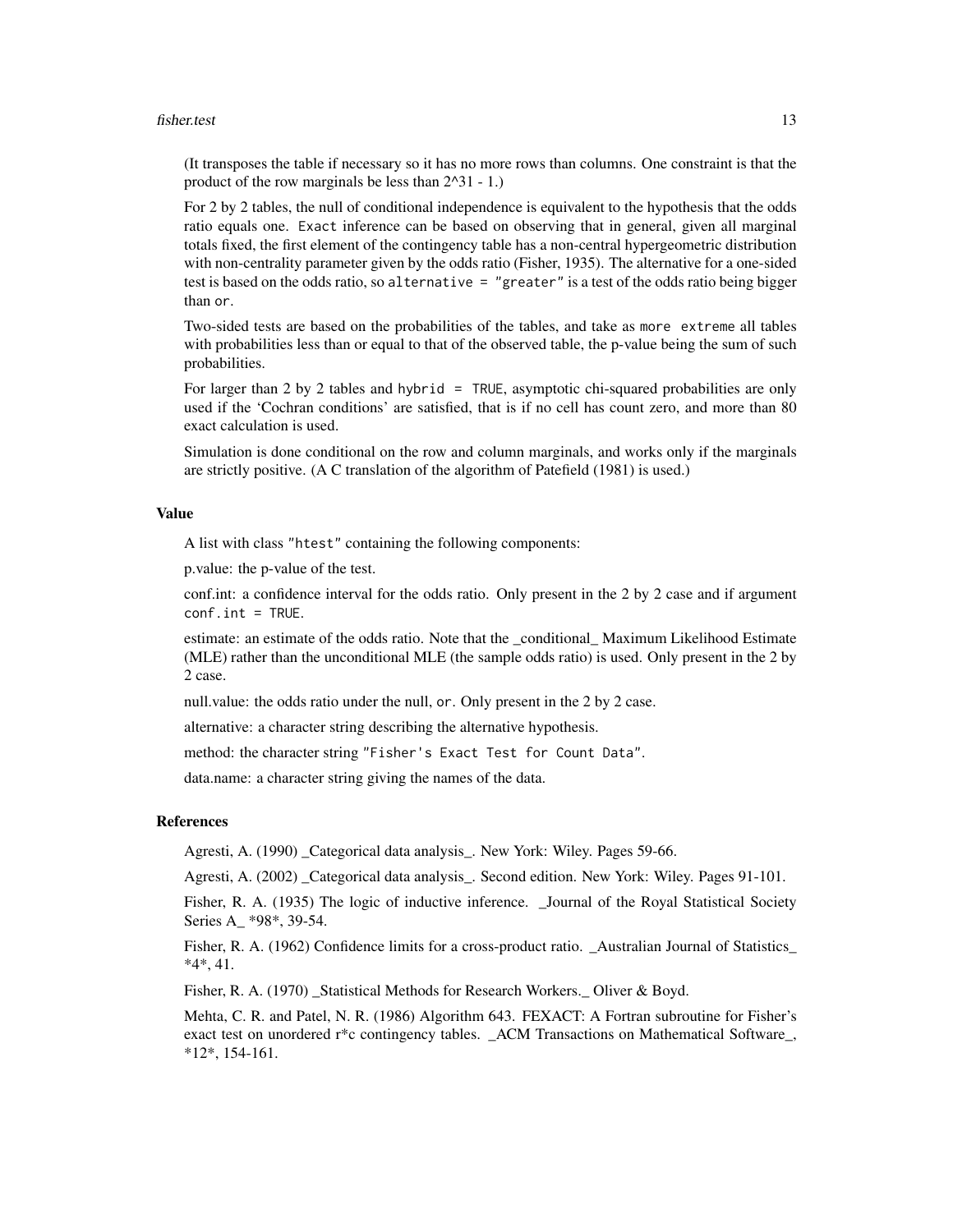<span id="page-13-0"></span>Clarkson, D. B., Fan, Y. and Joe, H. (1993) A Remark on Algorithm 643: FEXACT: An Algorithm for Performing Fisher's Exact Test in r x c Contingency Tables. \_ACM Transactions on Mathematical Software\_, \*19\*, 484-488.

Patefield, W. M. (1981) Algorithm AS159. An efficient method of generating r x c tables with given row and column totals. \_Applied Statistics\_ \*30\*, 91-97.

#### See Also

#### [chisq.test](#page-2-1)

fisher.exact in package **kexact2x2** for alternative interpretations of two-sided tests and confidence intervals for 2 by 2 tables.

#### Examples

```
## Not run:
## Agresti (1990, p. 61f; 2002, p. 91) Fisher's Tea Drinker
## A British woman claimed to be able to distinguish whether milk or
## tea was added to the cup first. To test, she was given 8 cups of
## tea, in four of which milk was added first. The null hypothesis
## is that there is no association between the true order of pouring
## and the woman's guess, the alternative that there is a positive
## association (that the odds ratio is greater than 1).
TeaTasting <-
matrix(c(3, 1, 1, 3),
       nrow = 2,
       dimnames = list(Guess = c("Milk", "Tea"),
                      Truth = c("Milk", "Tea"))fisher.test(TeaTasting, alternative = "greater")
## => p = 0.2429, association could not be established
## Fisher (1962, 1970), Criminal convictions of like-sex twins
Convictions <-
matrix(c(2, 10, 15, 3),
       nrow = 2,
       dimnames =
       list(c("Dizygotic", "Monozygotic"),
            c("Convicted", "Not convicted")))
Convictions
fisher.test(Convictions, alternative = "less")
fisher.test(Convictions, conf.int = FALSE)
fisher.test(Convictions, conf.level = 0.95)$conf.int
fisher.test(Convictions, conf.level = 0.99)$conf.int
## A r x c table Agresti (2002, p. 57) Job Satisfaction
Job <- matrix(c(1,2,1,0, 3,3,6,1, 10,10,14,9, 6,7,12,11), 4, 4,
dimnames = list(income = c("< 15k", "15-25k", "25-40k", "> 40k"),
                satisfaction = c("VeryD", "LittleD", "ModerateS", "VeryS")))
fisher.test(Job)
fisher.test(Job, simulate.p.value = TRUE, B = 1e5)
```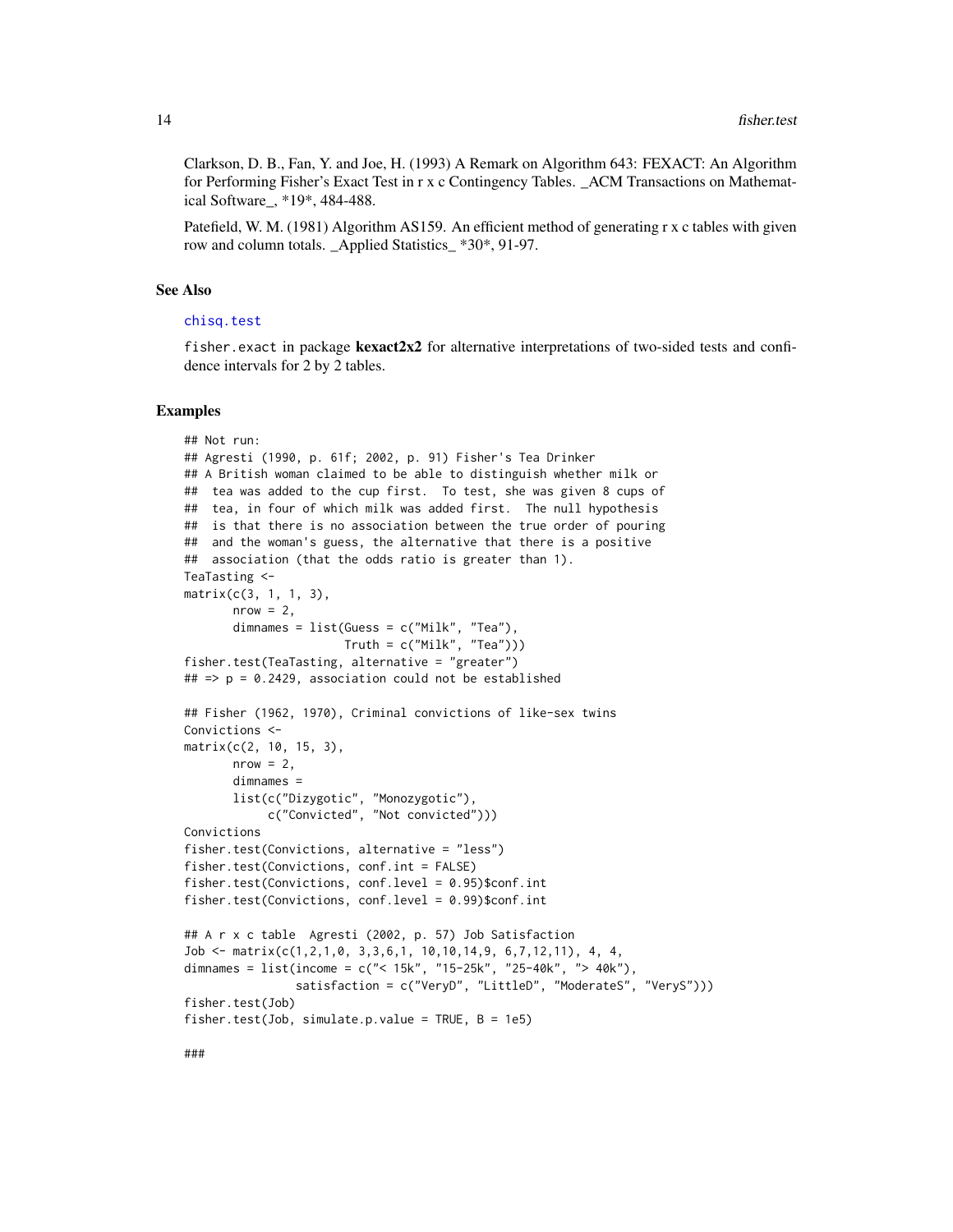<span id="page-14-0"></span>## End(Not run)

flatten\_desctable *Flatten a desctable to a dataframe recursively*

### Description

Flatten a desctable to a dataframe recursively

### Usage

flatten\_desctable(desctable)

### Arguments

desctable A desctable object

#### Value

A flat dataframe

header *Build header*

### Description

Take a desctable object and create a suitable header for the mentionned output. Output can be one of "pander", "datatable", or "dataframe".

### Usage

```
header(desctable, output = c("pander", "datatable", "dataframe"))
```
#### Arguments

| desctable | A desctable object              |
|-----------|---------------------------------|
| output    | An output format for the header |

#### Value

A header object in the output format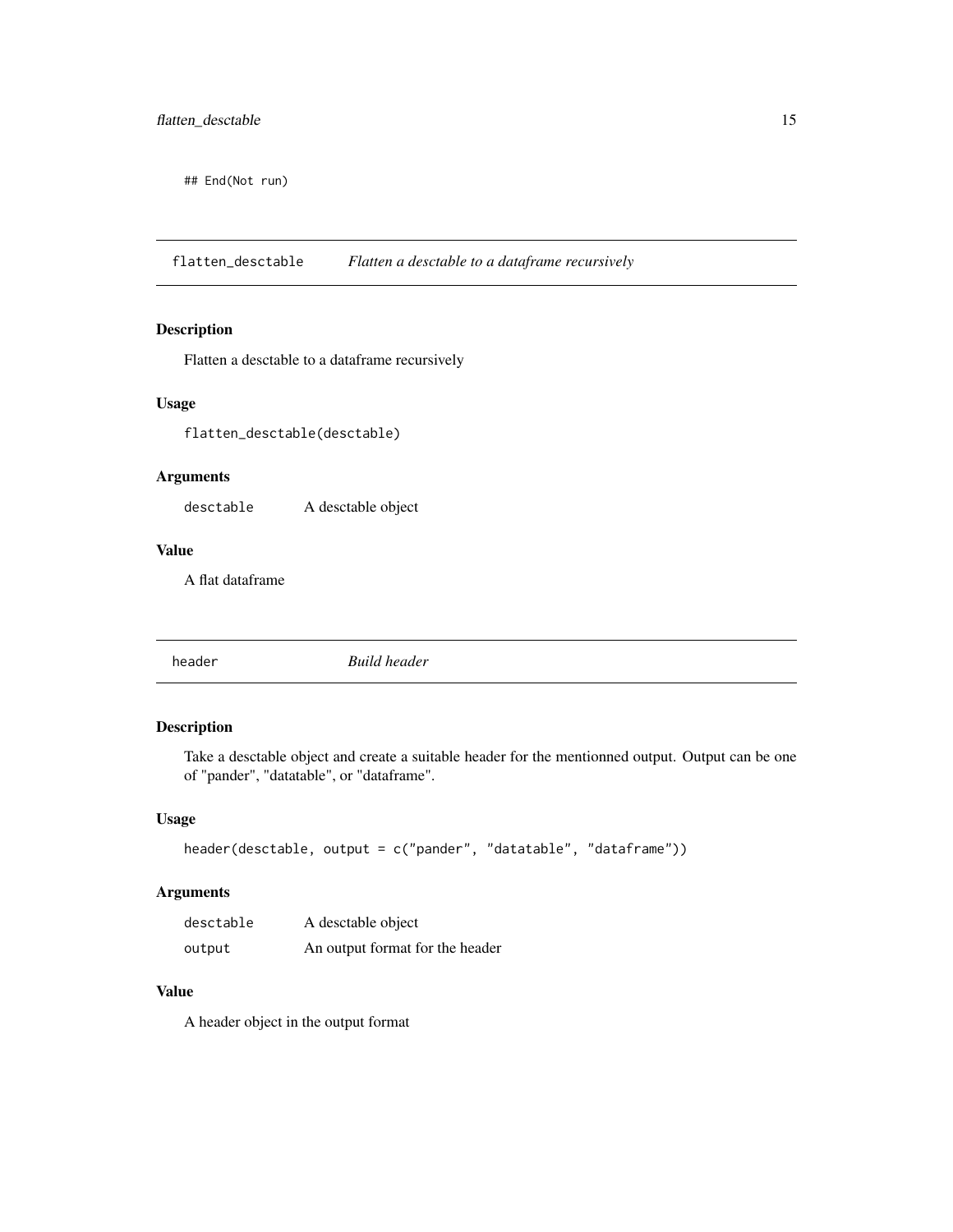<span id="page-15-0"></span>

Build a header list object

### Usage

headerList(desctable)

### Arguments

desctable A desctable

### Value

A nested list of headers with colspans

head\_dataframe *Build the header for dataframe*

### Description

Build the header for dataframe

### Usage

head\_dataframe(head)

### Arguments

head A headerList object

### Value

A names vector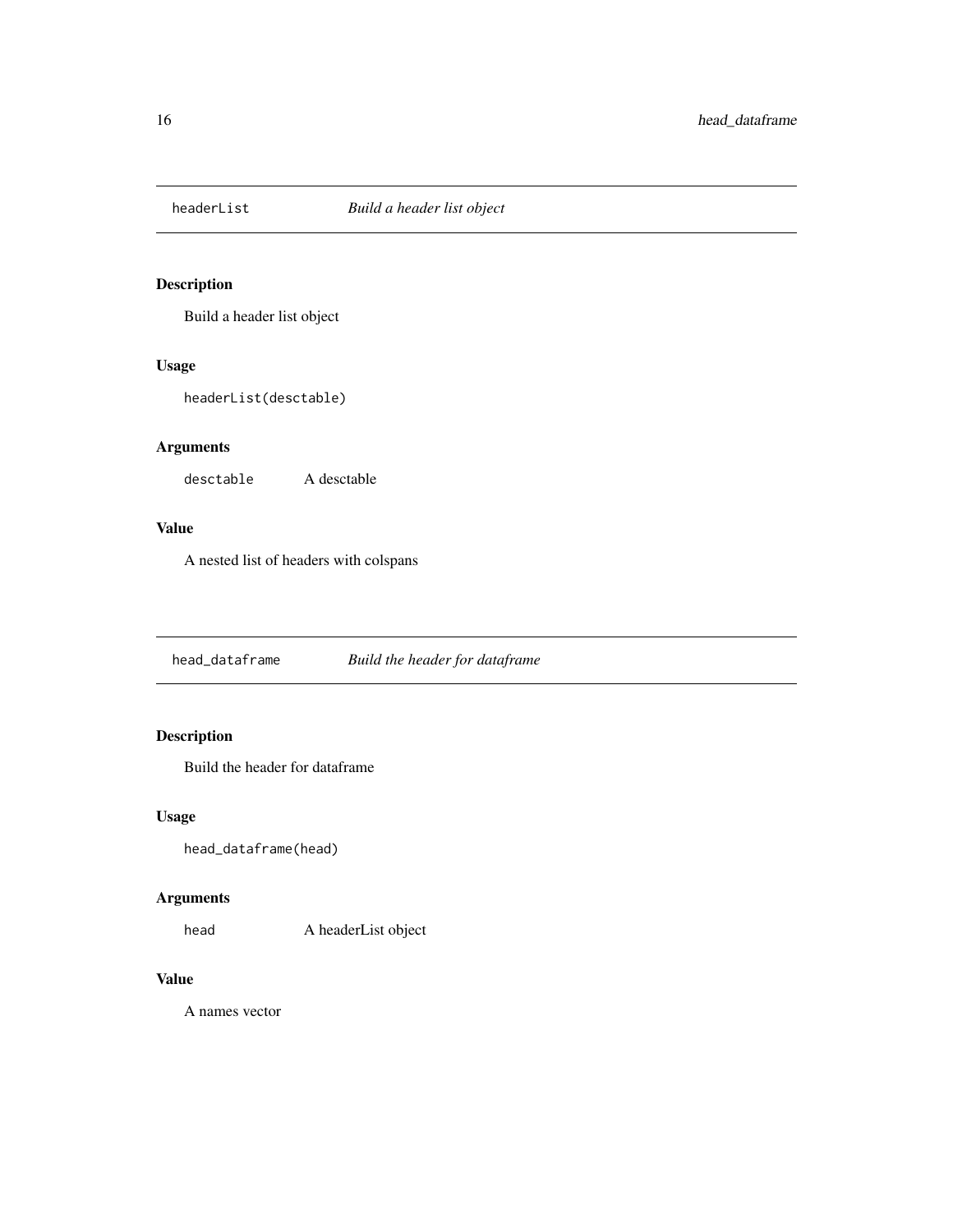<span id="page-16-0"></span>head\_datatable *Build the header for datatable*

### Description

Build the header for datatable

### Usage

head\_datatable(head)

### Arguments

head A headerList object

### Value

An htmltools\$tags object containing the header

head\_pander *Build the header for pander*

### Description

Build the header for pander

### Usage

head\_pander(head)

### Arguments

head A headerList object

### Value

A names vector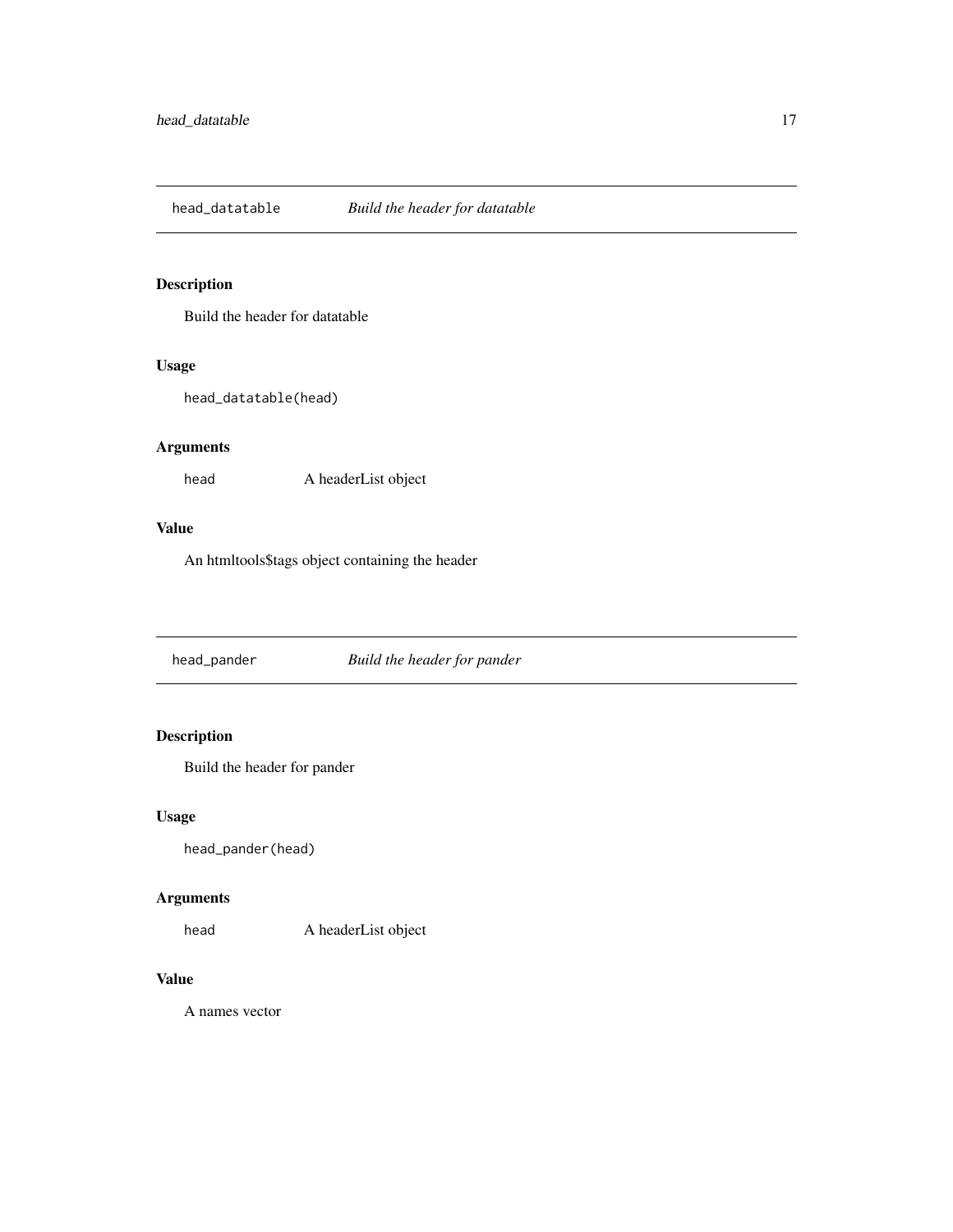<span id="page-17-0"></span>

Insert a vector y inside another vector x at position

### Usage

insert(x, y, position)

### Arguments

| $\mathsf{x}$ | A vector                                                               |
|--------------|------------------------------------------------------------------------|
| <b>V</b>     | A vector or list of vectors                                            |
| position     | The position / vector of positions to insert vector(s) y in vector $x$ |

### Value

The combined vector

| IQR | Return the inter-quartile range |
|-----|---------------------------------|
|     |                                 |

### Description

Safe version of IQR for statify

### Usage

IQR(x)

### Arguments

x A vector

### Value

The IQR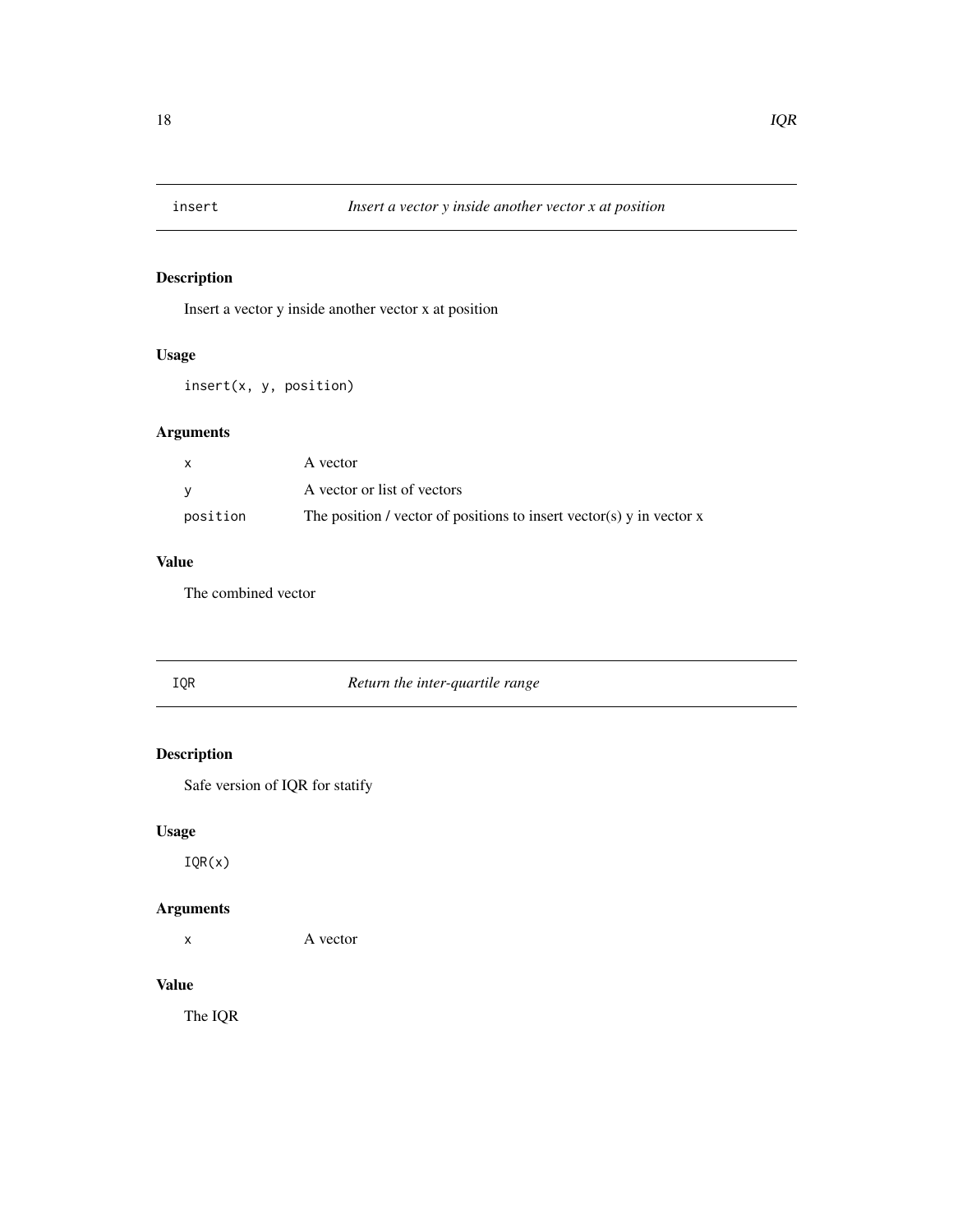<span id="page-18-0"></span>

Test if distribution is normal. The condition for normality is length > 30 and non-significant Shapiro-Wilks test with  $p > 0.1$ 

### Usage

is.normal(x)

### Arguments

x A numerical vector

#### Value

A boolean

no.test *No test*

### Description

An empty test

### Usage

no.test(formula)

### Arguments

formula A formula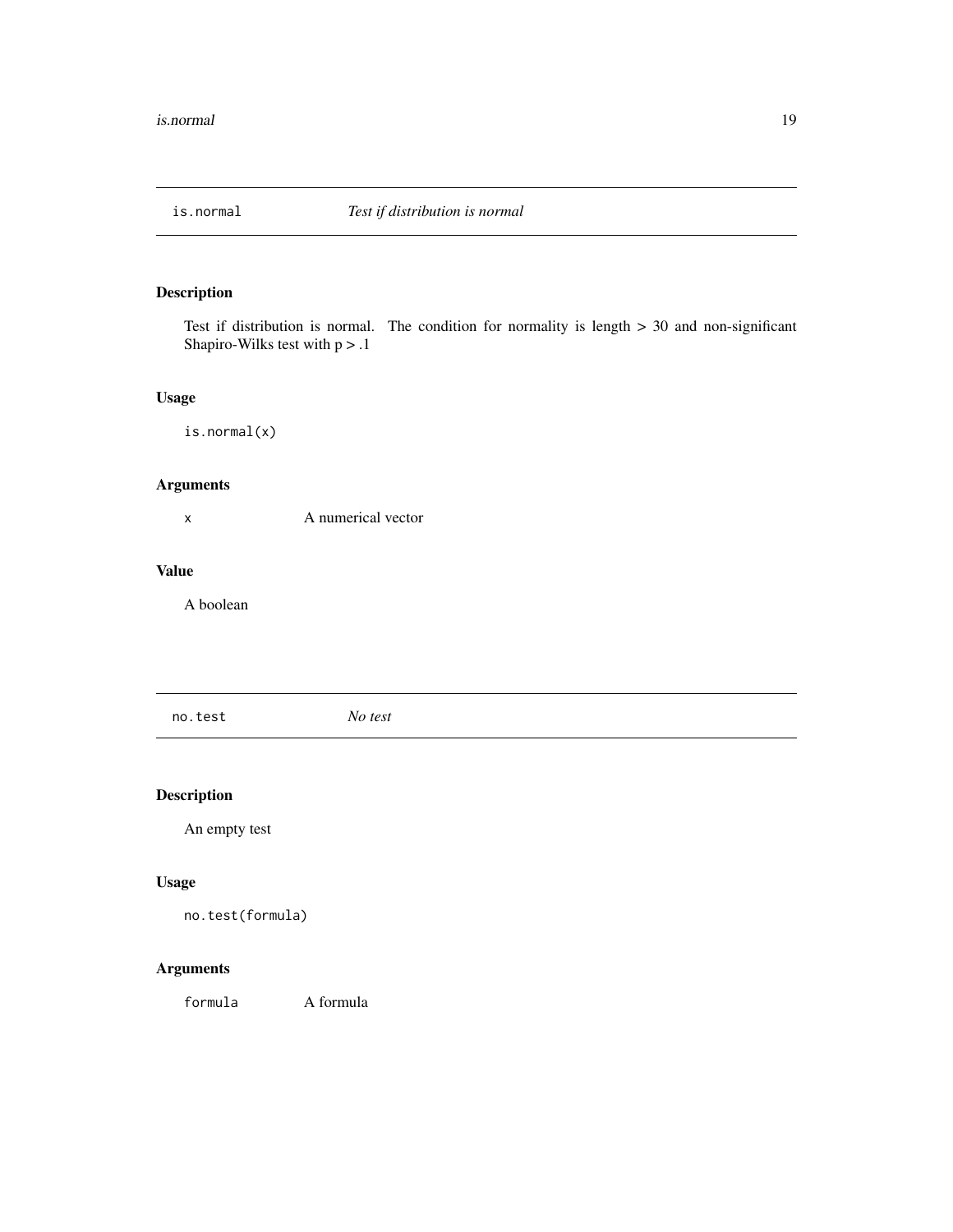<span id="page-19-1"></span><span id="page-19-0"></span>pander.desctable *Pander method for desctable*

#### Description

Pander method to output a desctable

#### Usage

```
pander.desctable(x = NULL, digits = 2, justify = "left",
 missing = "", keep.line.breaks = T, split.tables = Inf,
  emphasize.rownames = F, ...)
```
#### Arguments

| X                  | A desctable                                                                                                                                                                                                                                                                    |  |
|--------------------|--------------------------------------------------------------------------------------------------------------------------------------------------------------------------------------------------------------------------------------------------------------------------------|--|
| digits             | passed to format. Can be a vector specifying values for each column (has to be<br>the same length as number of columns).                                                                                                                                                       |  |
| justify            | defines alignment in cells passed to format. Can be left, right or centre,<br>which latter can be also spelled as center. Defaults to centre. Can be abbre-<br>viated to a string consisting of the letters 1, c and r (e.g. 'lcr' instead of c('left',<br>'centre', 'right'). |  |
| missing            | string to replace missing values                                                                                                                                                                                                                                               |  |
| keep.line.breaks   |                                                                                                                                                                                                                                                                                |  |
|                    | (default: FALSE) if to keep or remove line breaks from cells in a table                                                                                                                                                                                                        |  |
| split.tables       | where to split wide tables to separate tables. The default value (80) suggests the<br>conventional number of characters used in a line, feel free to change (e.g. to Inf<br>to disable this feature) if you are not using a VT100 terminal any more :)                         |  |
| emphasize.rownames |                                                                                                                                                                                                                                                                                |  |
|                    | boolean (default: TRUE) if row names should be highlighted                                                                                                                                                                                                                     |  |
|                    | unsupported extra arguments directly placed into /dev/null                                                                                                                                                                                                                     |  |

#### Details

Uses pandoc.table, with some default parameters (digits = 2, justify = "left", missing = "", keep.line.breaks = T, split.tables = Inf, and emphasize.rownames = F), that you can override if needed.

#### See Also

[pandoc.table](#page-0-0)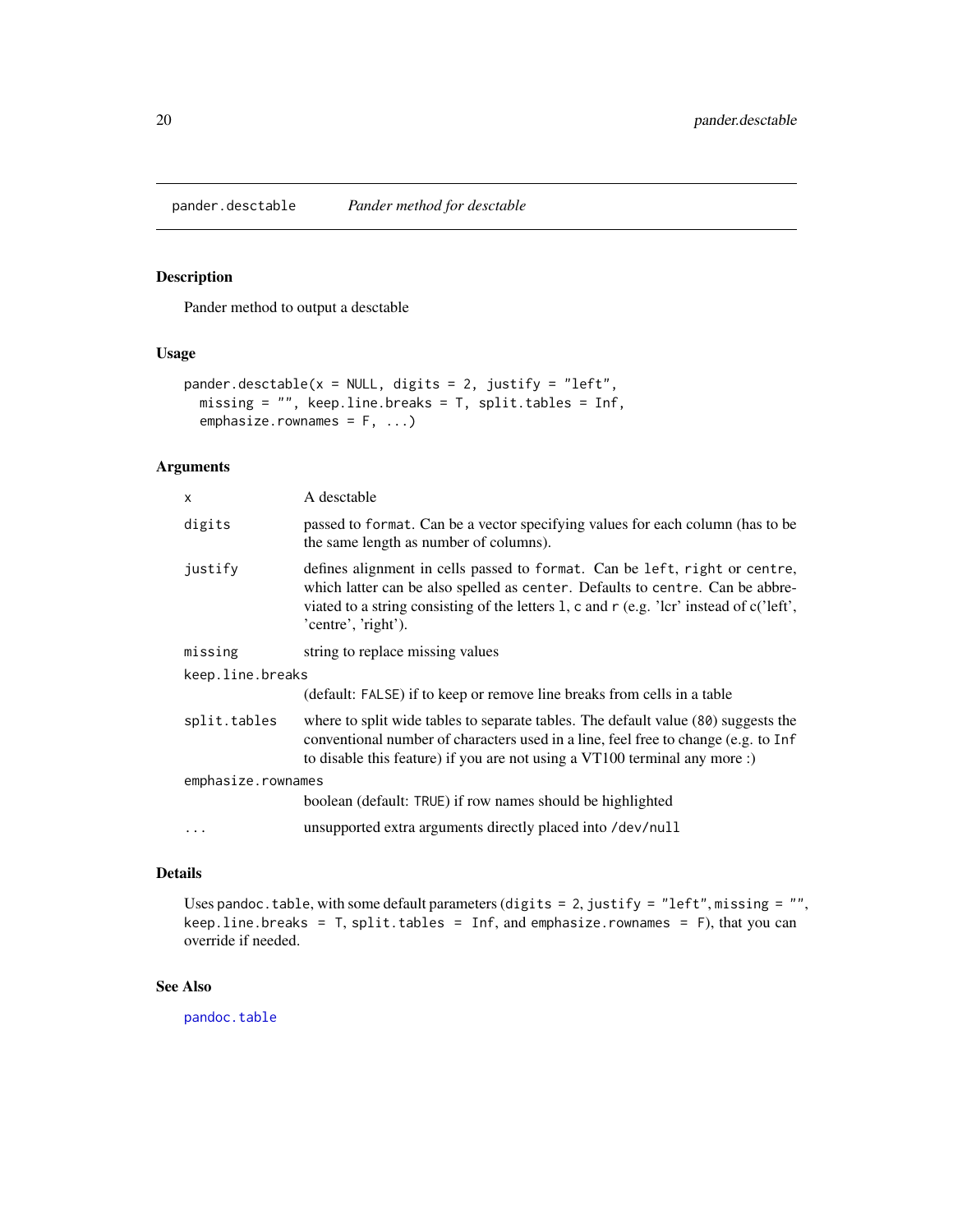<span id="page-20-0"></span>parse\_formula *Parse a formula*

### Description

Parse a formula defining the conditions to pick a stat/test

#### Usage

parse\_formula(x, f)

#### Arguments

| x | The variable to test it on |
|---|----------------------------|
| f | A formula to parse         |

### Details

Parse a formula defining the conditions to pick a stat/test and return the function to use. The formula is to be given in the form of conditional  $\sim T \mid F$  and conditions can be nested such as conditional 1  $\sim$  (conditional2  $\sim$  T | F) | F The FALSE option can be omitted, and the TRUE can be replaced with NA

### Value

A function to use as a stat/test

percent *Return the percentages for the levels of a factor*

### Description

Return a compatible vector of length nlevels( $x$ ) + 1 to print the percentages of each level of a factor

#### Usage

percent(x)

#### Arguments

x A factor

### Value

A nlevels $(x) + 1$  length vector of percentages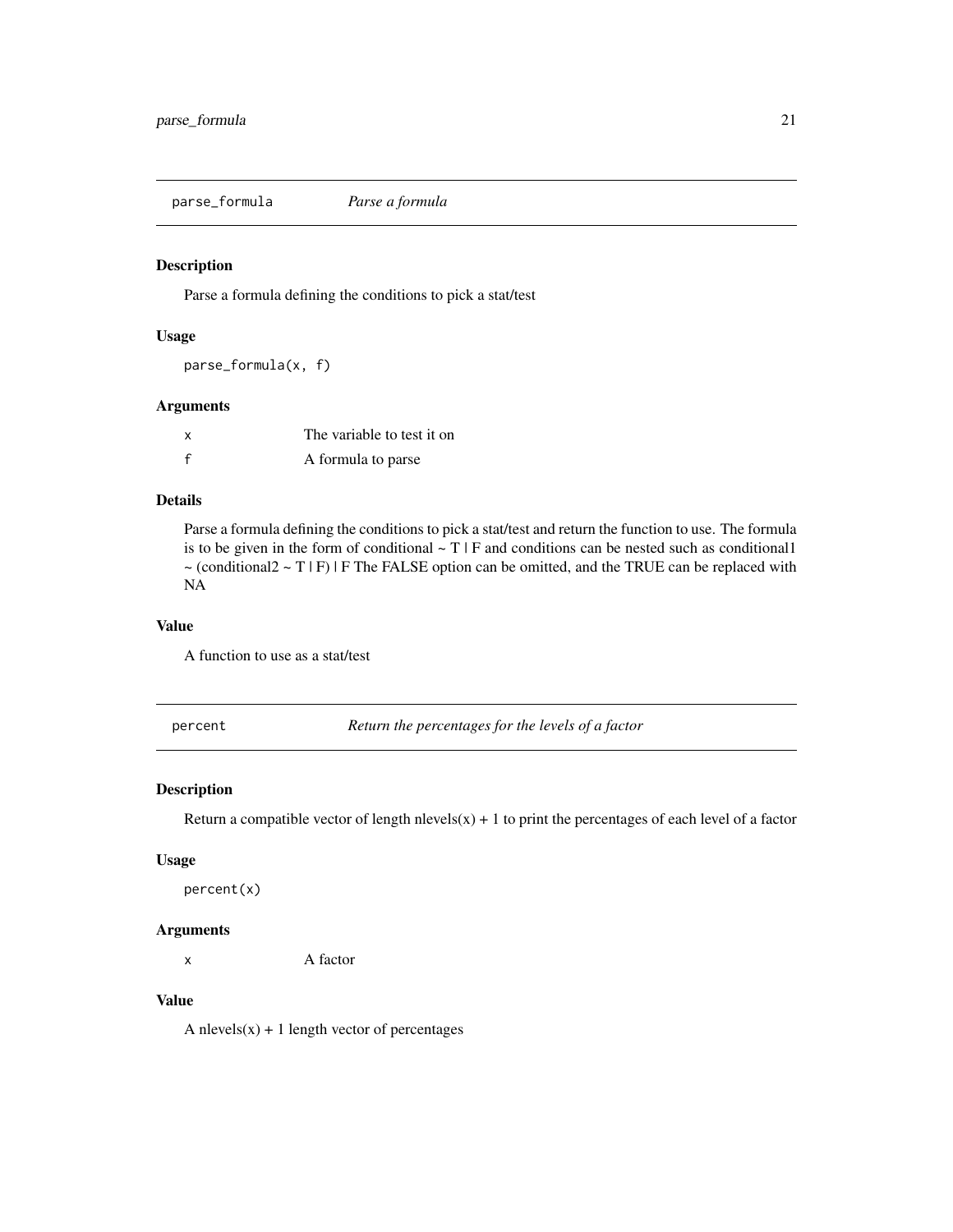<span id="page-21-1"></span><span id="page-21-0"></span>print.desctable *Print method for desctable*

### Description

Print method for desctable

### Usage

## S3 method for class 'desctable'  $print(x, \ldots)$ 

### Arguments

| x        | A desctable                 |
|----------|-----------------------------|
| $\cdots$ | Additional print parameters |

### Value

A flat dataframe

statColumn *Generate one statistic for all variables*

### Description

Generate one statistic for all variables

### Usage

statColumn(stat, data)

### Arguments

| stat | The statistic to use                    |
|------|-----------------------------------------|
| data | The dataframe to apply the statistic to |

### Value

A vector for one statistic column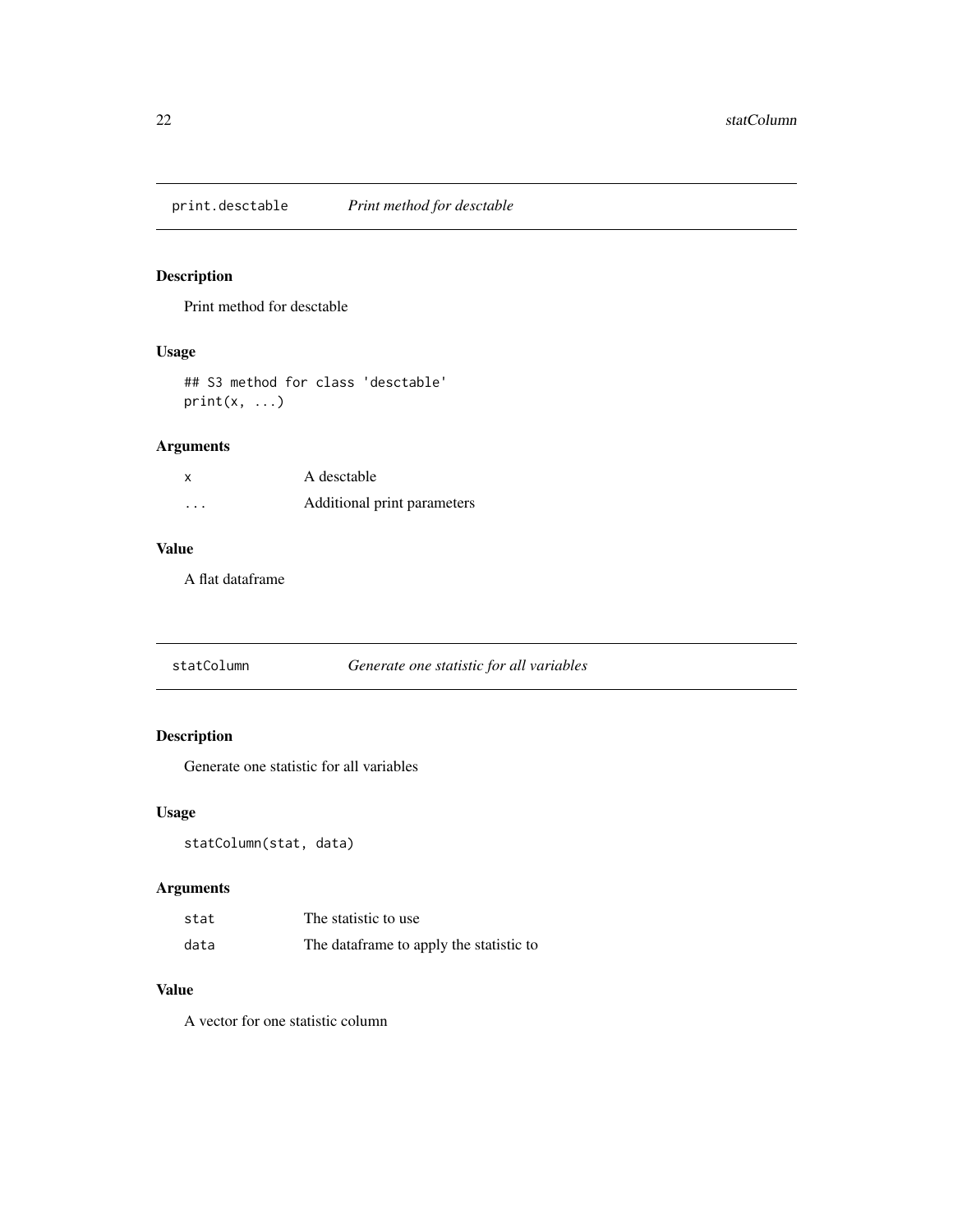<span id="page-22-0"></span>

Transform a function into a valid stat function for the table

#### Usage

```
statify(x, f)
## Default S3 method:
statify(x, f)
## S3 method for class 'formula'
statify(x, f)
```
#### Arguments

| A vector                                                           |
|--------------------------------------------------------------------|
| The function to try to apply, or a formula combining two functions |

### Details

NA values are removed from the data

Applying the function on a numerical vector should return one value

Applying the function on a factor should return nlevels + 1 value, or one value per factor level See parse\_formula for the usage for formulaes.

#### Value

The results for the function applied on the vector, compatible with the format of the result table

stats\_default *Functions to create a list of statistics to use in desctable*

### <span id="page-22-1"></span>Description

These functions take a dataframe as argument and return a list of statistcs in the form accepted by desctable.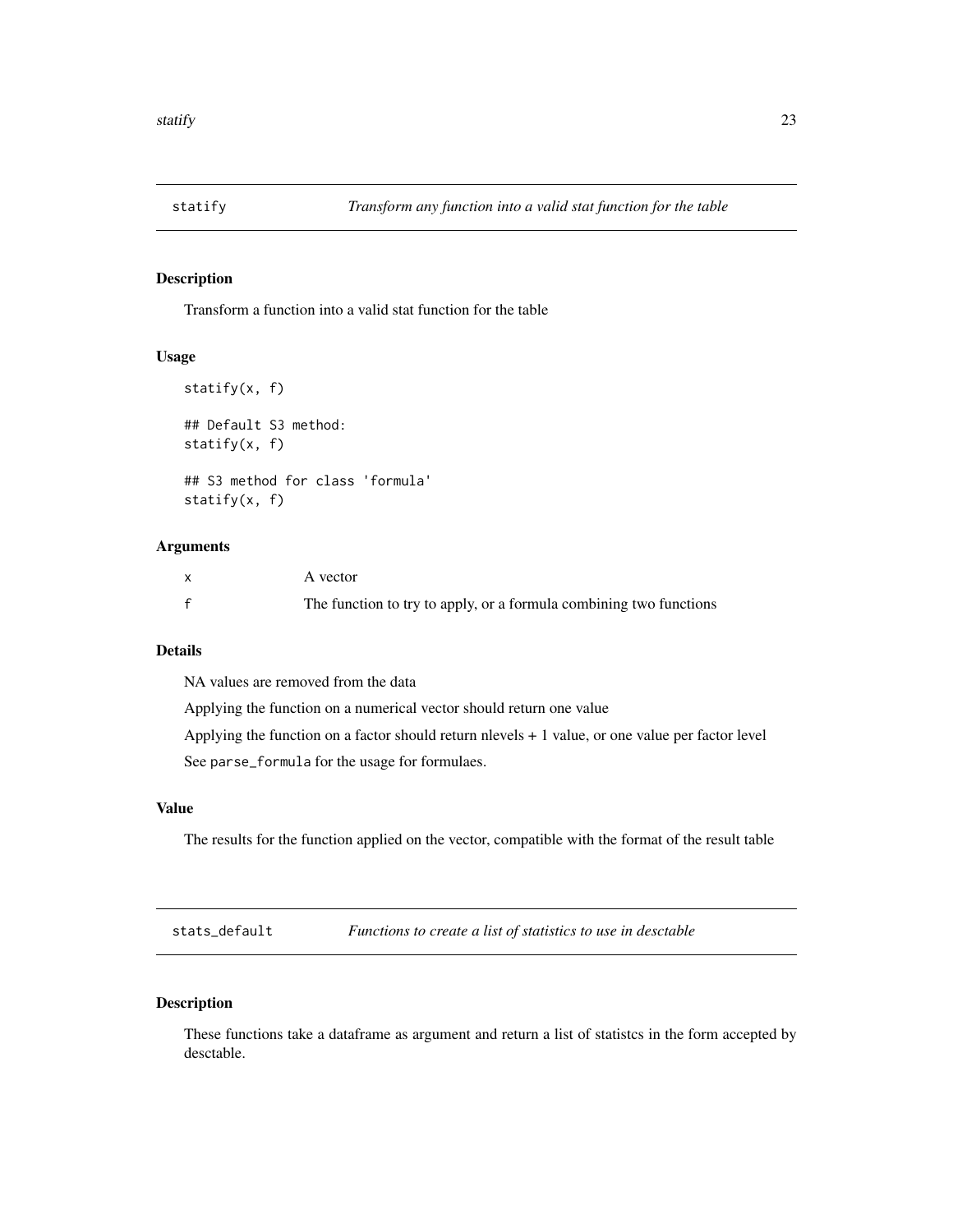#### Usage

stats\_default(data)

stats\_normal(data)

stats\_nonnormal(data)

stats\_auto(data)

#### Arguments

data The dataframe to apply the statistic to

#### Details

Already defined are

- 1. stats\_default with length, %, mean, sd, med and IQR
- 2. stats\_normal with length, %, mean and sd
- 3. stats\_nonnormal with length,
- 4. stats\_auto, which picks stats depending of the data

You can define your own automatic functions, as long as they take a dataframe as argument and return a list of functions or formulas defining conditions to use a stat function.

#### Value

A list of statistics to use, potentially assessed from the dataframe

statTable *Generate the table of all statistics for all variables*

### Description

Generate the table of all statistics for all variables

#### Usage

statTable(data, stats)

#### Arguments

| data  | The dataframe to apply the statistic to |
|-------|-----------------------------------------|
| stats | A list of named statistics to use       |

### Value

A dataframe of all statistics for all variables

<span id="page-23-0"></span>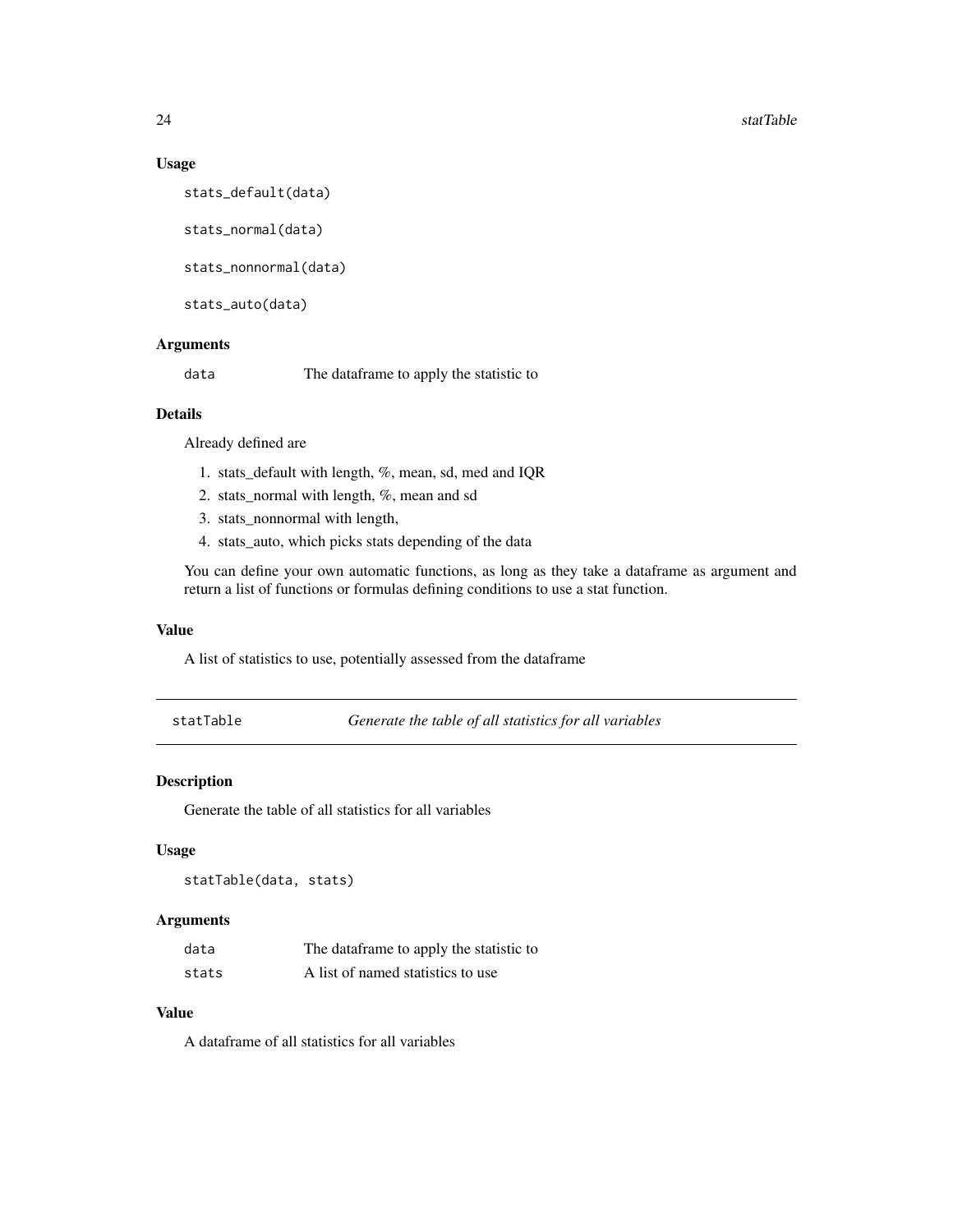<span id="page-24-0"></span>

Create the subtables names, as factor: level (n=sub-group length)

### Usage

subNames(grp, df)

### Arguments

| grp | Grouping factor                          |
|-----|------------------------------------------|
| df  | Dataframe containing the grouping factor |

### Value

A character vector with the names for the subtables

subTable *Create a subtable in a grouped desctable*

### Description

Create a subtable in a grouped desctable

### Usage

subTable(df, stats, tests, grps)

### Arguments

| df    | Dataframe to use                     |
|-------|--------------------------------------|
| stats | Stats list/function to use           |
| tests | Tests list/function to use           |
| grps  | List of symbols for grouping factors |

### Value

A nested list of statTables and testColumns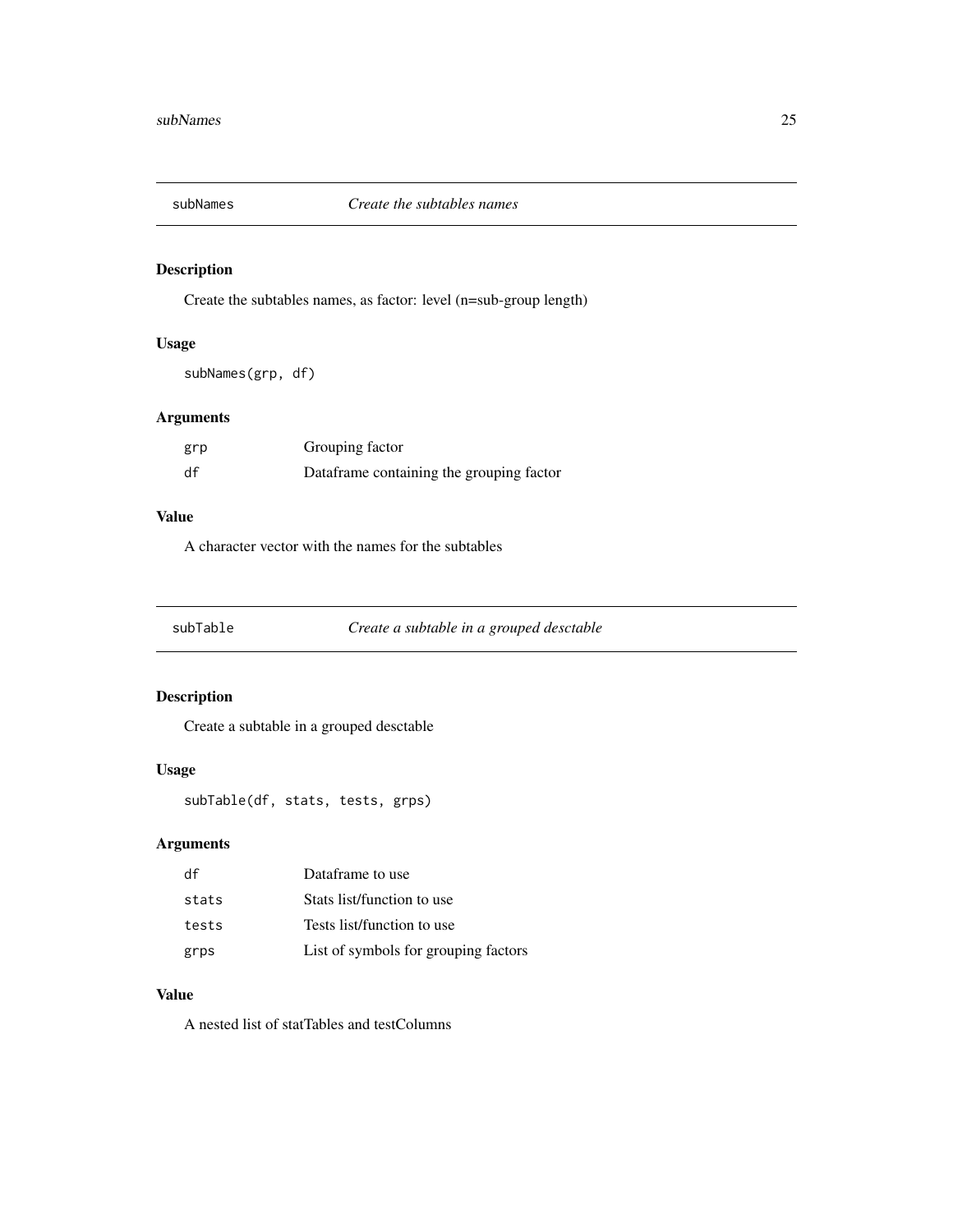<span id="page-25-0"></span>

Create the pvalues column

#### Usage

testColumn(df, tests, grp)

### Arguments

| df    | Dataframe to use for the tests     |
|-------|------------------------------------|
| tests | Test function or list of functions |
| grp   | Grouping factor                    |

#### Value

A numeric vector of pvalues

testify *Transform any test function into a valid test function for the table*

### Description

Transform a function into a valid test function for the table Applying the function on a numerical vector should return one value Applying the function on a factor should return nlevels + 1 value, or one value per factor level

#### Usage

testify(x, f, group)

#### Arguments

|              | A vector                                                           |
|--------------|--------------------------------------------------------------------|
| $\mathbf{f}$ | The function to try to apply, or a formula combining two functions |
| group        | Grouping factor                                                    |

#### Value

The results for the function applied on the vector, compatible with the format of the result table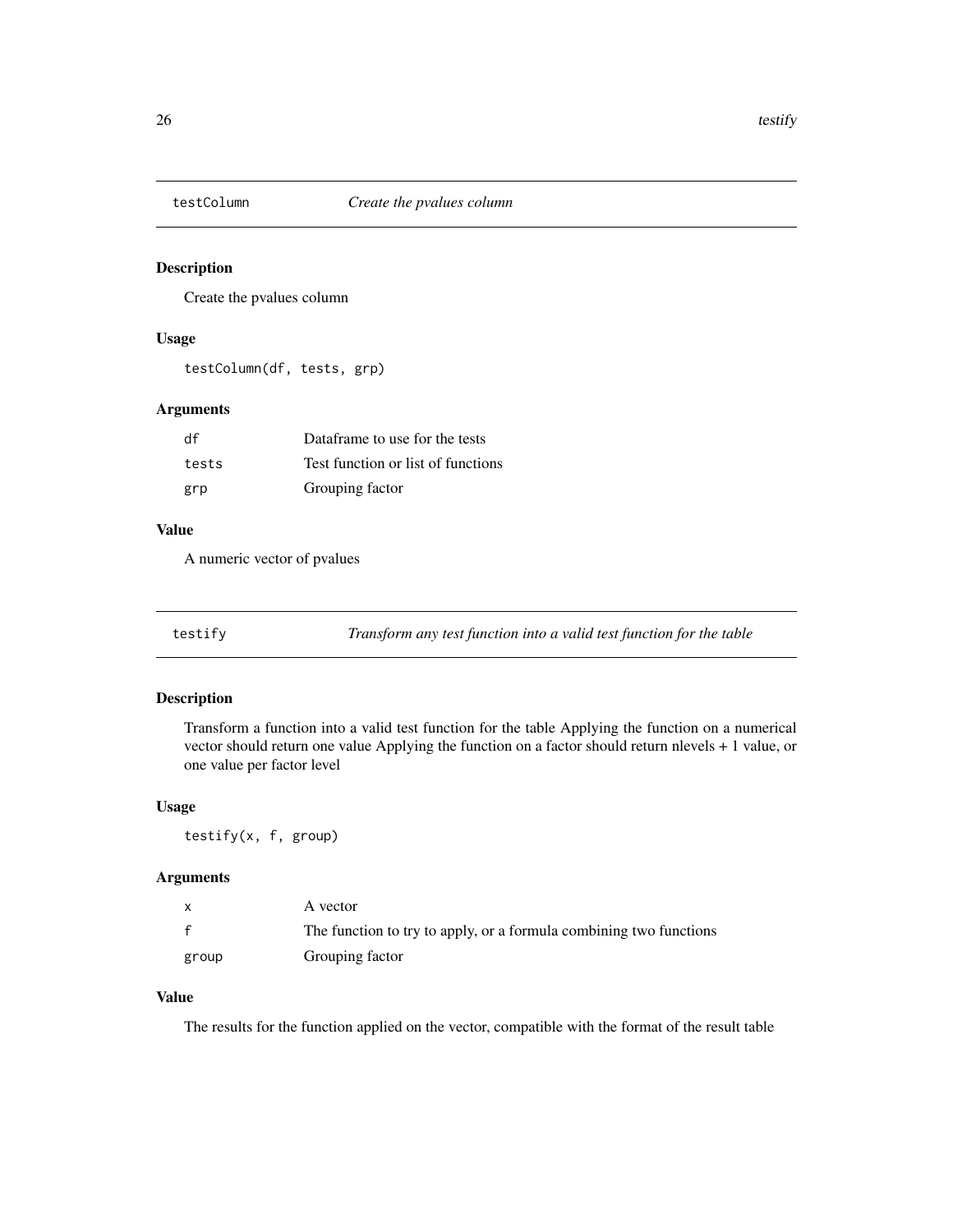<span id="page-26-1"></span><span id="page-26-0"></span>These functions take a variable and a grouping variable as arguments, and return a statistcal test to use, expressed as a single-term formula.

#### Usage

tests\_auto(var, grp)

### Arguments

| var | The variable to test        |
|-----|-----------------------------|
| grp | The variable for the groups |

#### Details

Currently, only tests\_auto is defined, and picks between t test, wilcoxon, anova, kruskal-wallis and fisher depending on the number of groups, the type of the variable, the normality and homoskedasticity of the distributions.

#### Value

A statistical test function

varColumn *Generate the variable column to display as row names*

#### Description

Generates the variable column. Replaces the variable names by their label if given in the named character vector labels, and inserts levels for factors.

#### Usage

varColumn(data, labels = NULL)

#### Arguments

| data   | The dataframe to get the names from                                         |
|--------|-----------------------------------------------------------------------------|
| labels | The optional named character vector containing the keypairs $var = "Label"$ |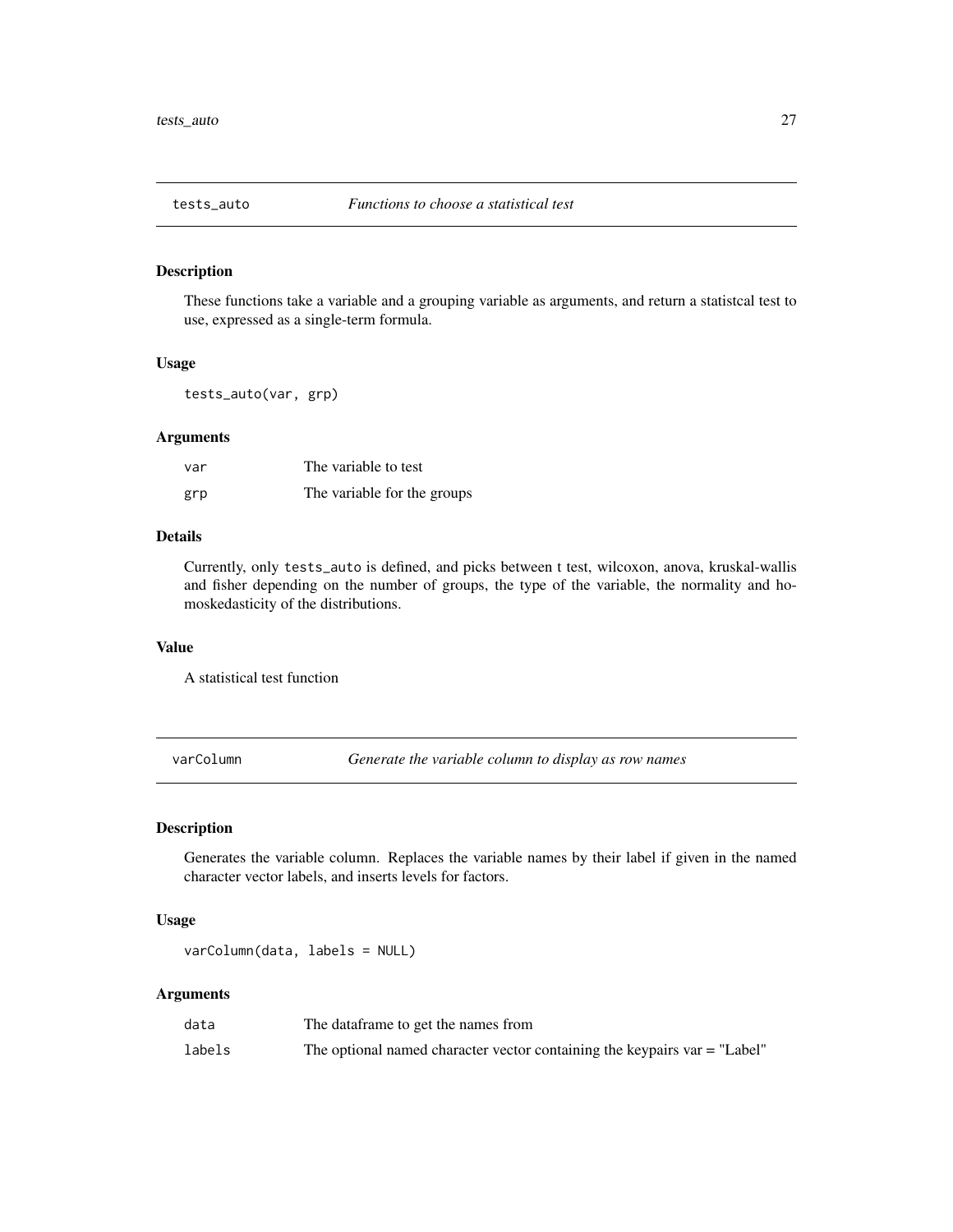### Details

labels is an option named character vector used to make the table prettier. If given, the variable names for which there is a label will be replaced by their corresponding label. Not all variables need to have a label, and labels for non-existing variables are ignored.

### Value

A dataframe with one variable named "Variables", a character vector of variable names/labels and levels